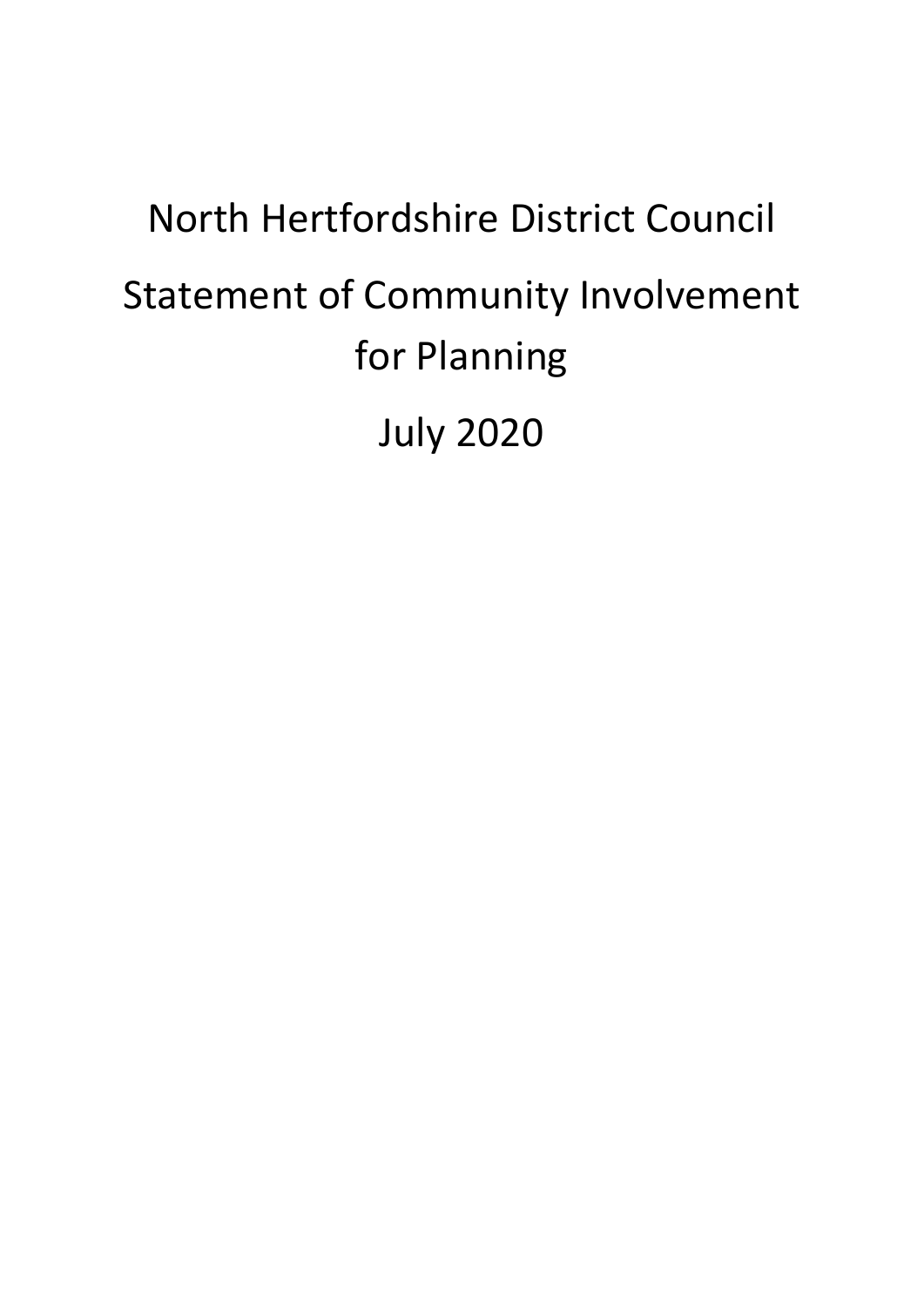# **Contents**

| 1.  |  |
|-----|--|
| 2.  |  |
| 3.  |  |
| 4.  |  |
| 5.  |  |
| 6.  |  |
| 7.  |  |
| 8.  |  |
|     |  |
|     |  |
|     |  |
| 9.  |  |
| 10. |  |
| 11. |  |
| 12. |  |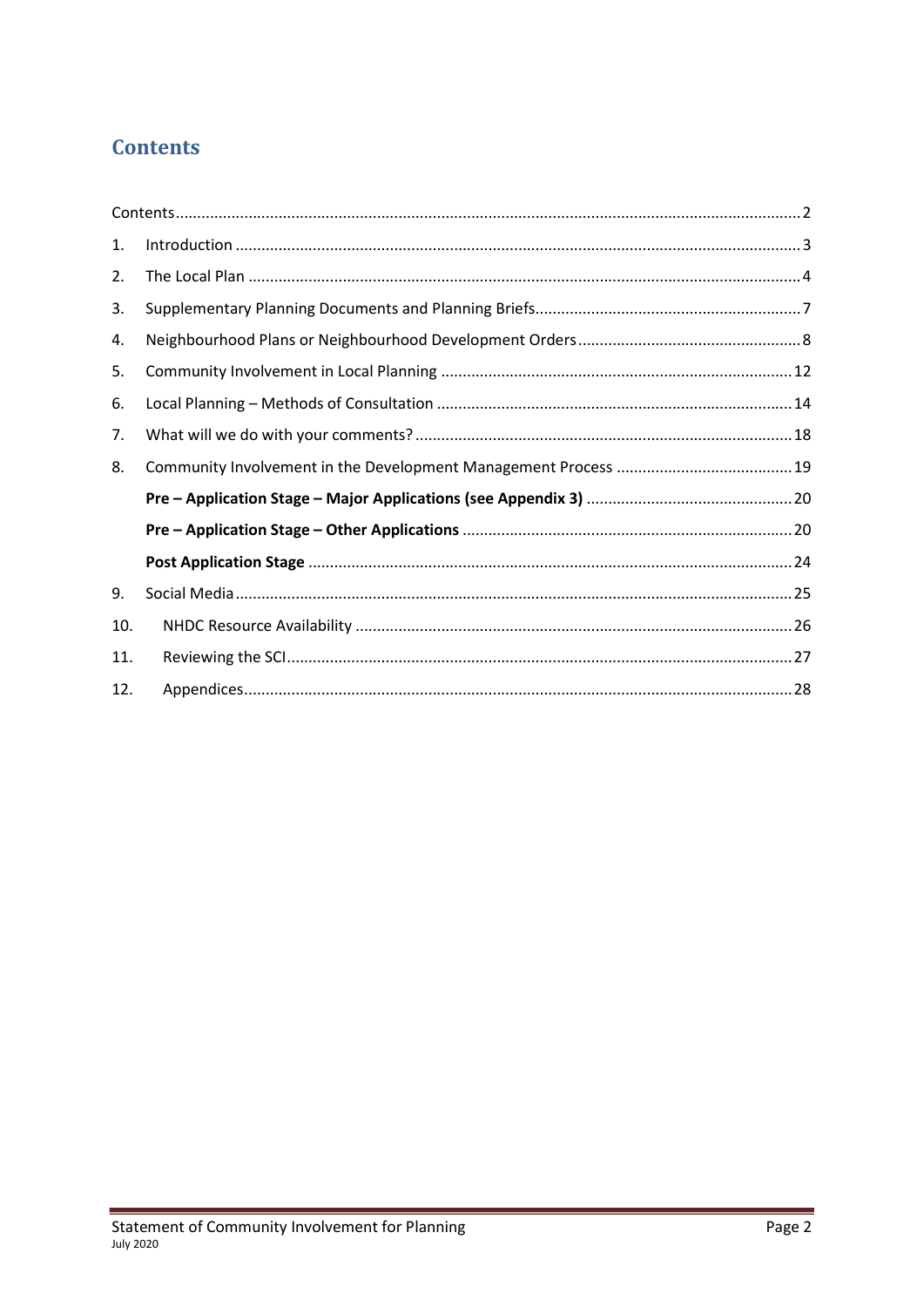## 1. Introduction

- 1.1. The Statement of Community Involvement (SCI) sets out how you can influence planning matters in North Hertfordshire. This includes explaining how you can be involved in:
	- The preparation and review of the Local Plan;
	- ❖ Neighbourhood planning; and
	- $\cdot \cdot$  Individual planning applications for development.
- 1.2. In addition, the SCI sets out the Council's expectations upon developers with regard to involving the community in planning proposals.
- 1.3. The SCI reflects the latest planning policy guidance and changes to legislation. The Council, as the local planning authority, is required to prepare an SCI in accordance with Section 18 of the Planning and Compulsory Purchase Act 2004.
- 1.4. The first Statement of Community Involvement (SCI) was adopted by the Council in 2006 with further revisions in 2012 and 2015.
- 1.5. The SCI needs to be reviewed as the legislation has been amended to include a duty on local planning authorities to review their SCIs every five years. Additionally, the Neighbourhood Planning Act 2017 has introduced a requirement on local planning authorities to include within their SCIs their policies for giving advice and assistance on making and modifying neighbourhood development plans and on making neighbourhood development orders.
- 1.6. The District Council published a Consultation Strategy in September 2015. Whilst the SCI has been prepared with reference to the Consultation Strategy, it is specifically written for planning policy consultations and consultations associated with planning applications.
- 1.7. In light of the ongoing COVID‐19 outbreak and in any comparable circumstances in the future, there may be circumstances when the District Council may be unable to fully comply with the policies outlined in this Statement of Community Involvement. This is particularly the case where consultation documents are usually placed in the Council Offices and local libraries for inspection. The Council is committed to effective consultation and communication with its residents, and in order to continue this, some consultation methods may have to change temporarily. This is to protect both our community and staff in line with Government advice and guidance. The Council will continue to monitor the situation and will actively work to find new and innovative ways to consult at this challenging time.
- 1.8. Where we are unable to meet all of the requirements set out in this document, but have made every reasonable effort to do so, we will consider that the conditions have been met.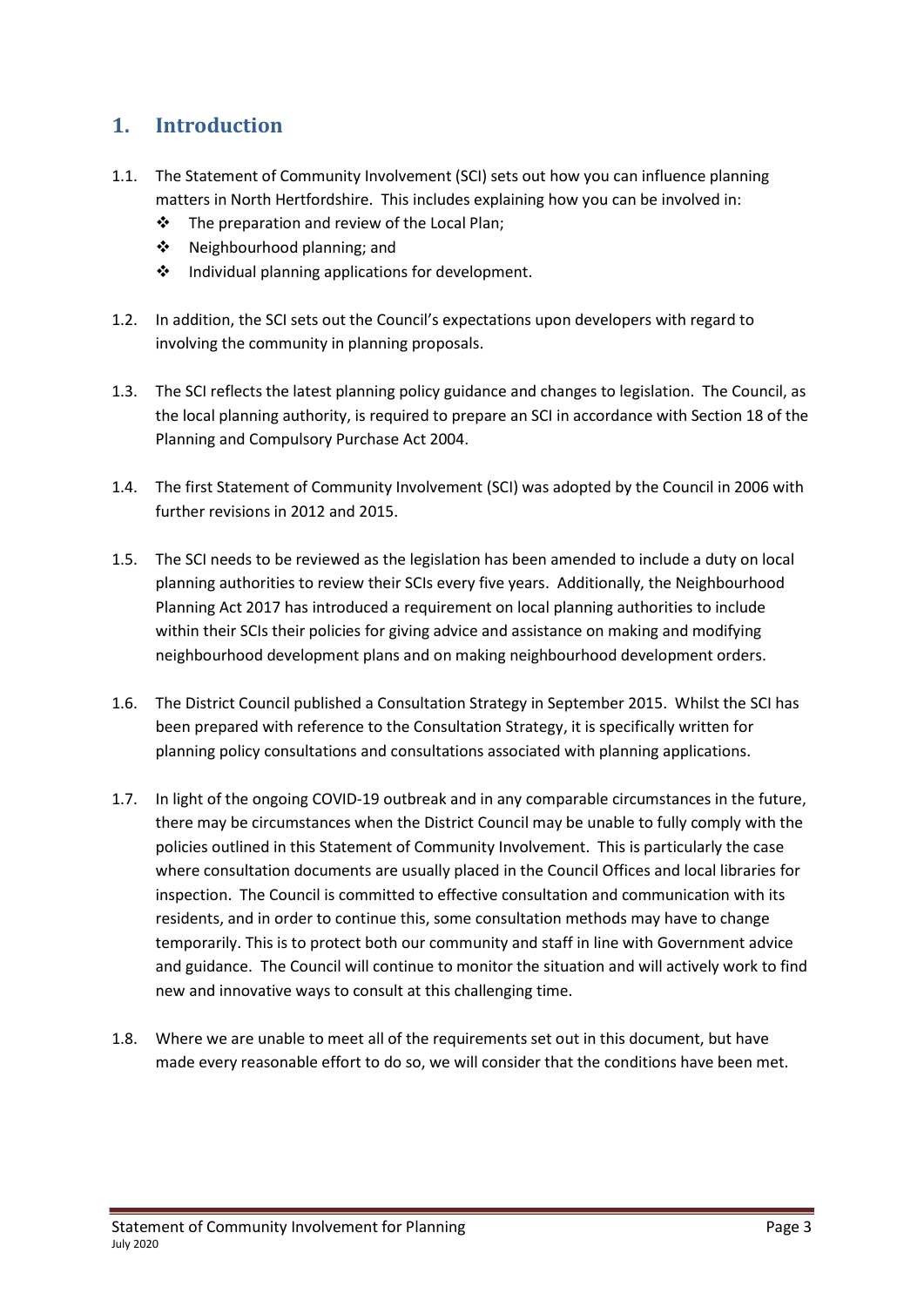## 2. The Local Plan

- 2.1. The timetable for preparing the Local Plan and the documents associated with it is set out in the Local Development Scheme (LDS). The LDS is kept under review and is available to view on the Council's website.
- 2.2. There are three types of local planning documents:
	- $\cdot \cdot$  the local plan which includes the key policies which will guide development in the district and will be used in determining planning applications;
	- $\cdot \cdot$  supplementary planning documents which provide more detailed advice or guidance in respect of adopted local plan policies; and
	- neighbourhood plans which are typically focused on a single parish and are prepared by the local community.

The stages of preparation for these documents are set out in the following sections.

2.3. Local Plans. There are a number of stages in preparing a local plan, a summary is set out in Table 1. There are opportunities for you to be involved in the preparation of a local plan, particularly in the early stages of preparation before the local plan is submitted to the Secretary of State for "examination". The Council is currently preparing a Local Plan which will include strategic policies, development management policies and land allocations.

| <b>Stage of Plan</b><br>Preparation | Commentary                                                                                                                                                                                                                                                                                                                                                                                                       |
|-------------------------------------|------------------------------------------------------------------------------------------------------------------------------------------------------------------------------------------------------------------------------------------------------------------------------------------------------------------------------------------------------------------------------------------------------------------|
| Research                            | During the early stages of plan preparation, the Council will gather<br>information and evidence about the area in order to understand<br>the issues facing the District.                                                                                                                                                                                                                                        |
|                                     | Consultation during these early stages may include detailed<br>stakeholder consultations or wider more extensive consultations.                                                                                                                                                                                                                                                                                  |
|                                     | The Council will also assess the requirements of government<br>guidance, other corporate strategies and technical information in<br>order to put a draft document together.                                                                                                                                                                                                                                      |
|                                     | We also have a duty to cooperate with local planning authorities<br>and other bodies to consider the strategic issues which might be<br>relevant to future development in North Hertfordshire.                                                                                                                                                                                                                   |
| Draft Plan<br>(Regulation 18)       | A draft plan may be published to get some feedback from both the<br>community and stakeholders. Any draft document would be made<br>available for public consultation for a minimum period of six<br>weeks, allowing written representations to be made. In some<br>circumstances the consultation period may be extended if, for<br>example, it coincides with a holiday period such as Christmas or<br>Easter. |

Table 1: Stages of Plan Preparation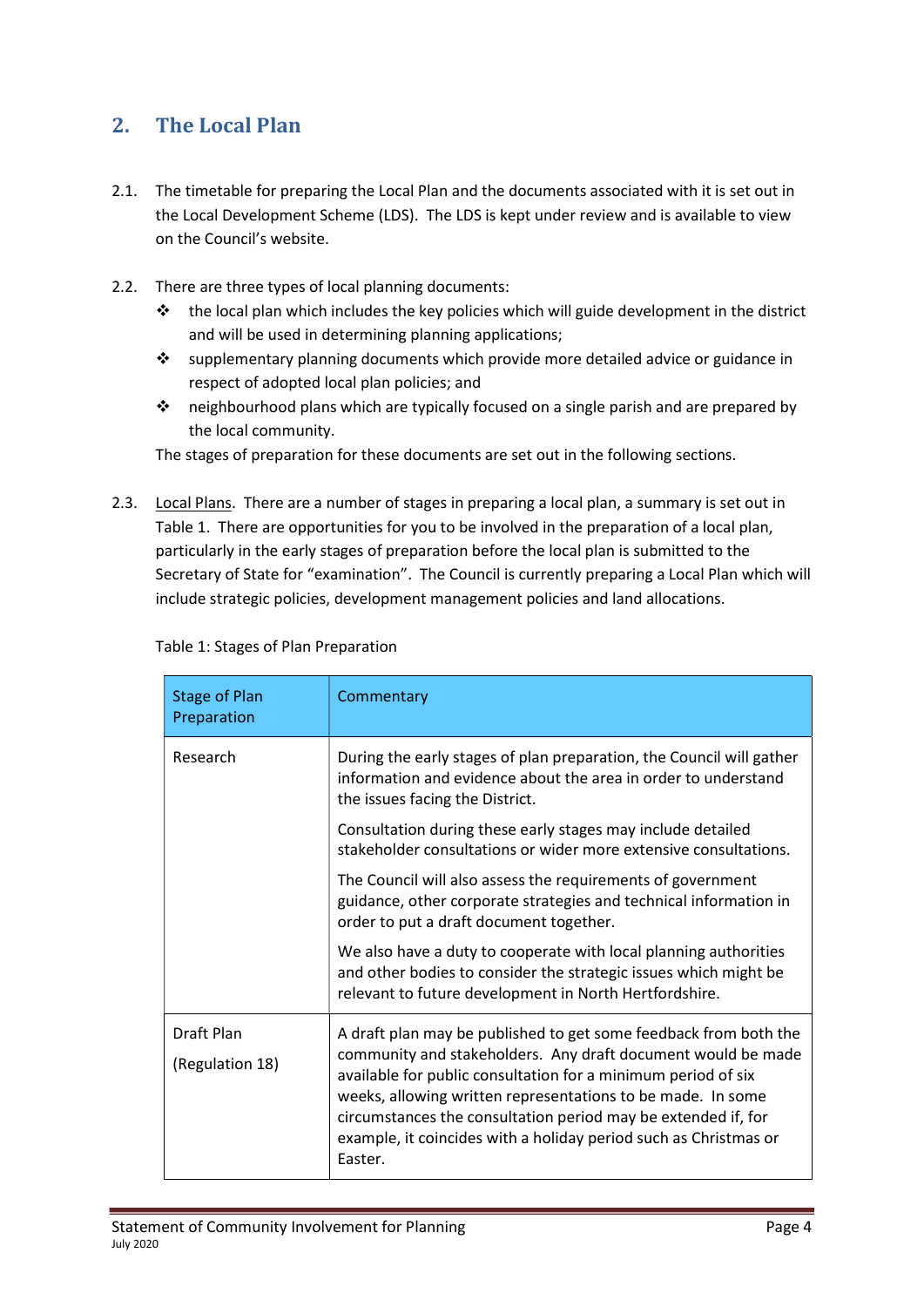|                                | Any comments and feedback received during these consultation<br>periods will be used in the preparation and revision of the<br>development plan document before moving onto the next stages.<br>The comments will be made available on the website.<br>At this stage the draft local plan will be subject to a Strategic                                                          |
|--------------------------------|-----------------------------------------------------------------------------------------------------------------------------------------------------------------------------------------------------------------------------------------------------------------------------------------------------------------------------------------------------------------------------------|
|                                | Environmental Appraisal (SEA) and Sustainability Appraisal (SA)<br>and further technical work maybe commissioned.                                                                                                                                                                                                                                                                 |
| Publication<br>(Regulation 19) | A draft local plan document will be published for a formal<br>consultation period. We will ask you for your written comments<br>on the content of the documents subject to consultation.                                                                                                                                                                                          |
|                                | At this stage the six week consultation period will be advertised<br>and the documents circulated to all the statutory consultees. We<br>will make the consultation documents available on our website<br>and in local libraries.                                                                                                                                                 |
|                                | At this stage, making comments or representations on the draft<br>document becomes more formal. Representations can only relate<br>to whether the policies and proposals in the draft local plan have<br>been prepared in accordance with the Duty to Cooperate, the<br>relevant legal and procedural requirements and whether the local<br>plan is "sound".                      |
|                                | Your comments will be published on our website. The Council will<br>prepare a summary of the representations which will be presented<br>to the Inspector at the examination.                                                                                                                                                                                                      |
| Submission<br>(Regulation 22)  | Once consultation has been completed, the document will be<br>submitted to the Secretary of State (represented by the Planning<br>Inspectorate) for independent examination. All the supporting<br>background evidence, the SEA/SA and a statement of public<br>involvement in the process will also be submitted for examination<br>and made available on the council's website. |
| Examination<br>(Regulation 24) | An examination will be held by an Inspector, appointed by the<br>Planning Inspectorate. The Inspector will examine the documents<br>submitted and may ask the council for additional information<br>before opening the formal examination. In some cases, an<br>Inspector will hold a Pre-Hearing Meeting to explore the main<br>issues.                                          |
|                                | The Council will appoint a Programme Officer who will be the point<br>of contact with the Planning Inspector. The Programme Officer's<br>details will be published on the Council's website.                                                                                                                                                                                      |
|                                | The hearing sessions will be arranged with six weeks notice given<br>in advance of the beginning of the hearings. Only those people<br>who submitted representations at the publication stage<br>(Regulation 19) are entitled to be heard at the examination,<br>although third parties can be invited by the Inspector at their<br>discretion.                                   |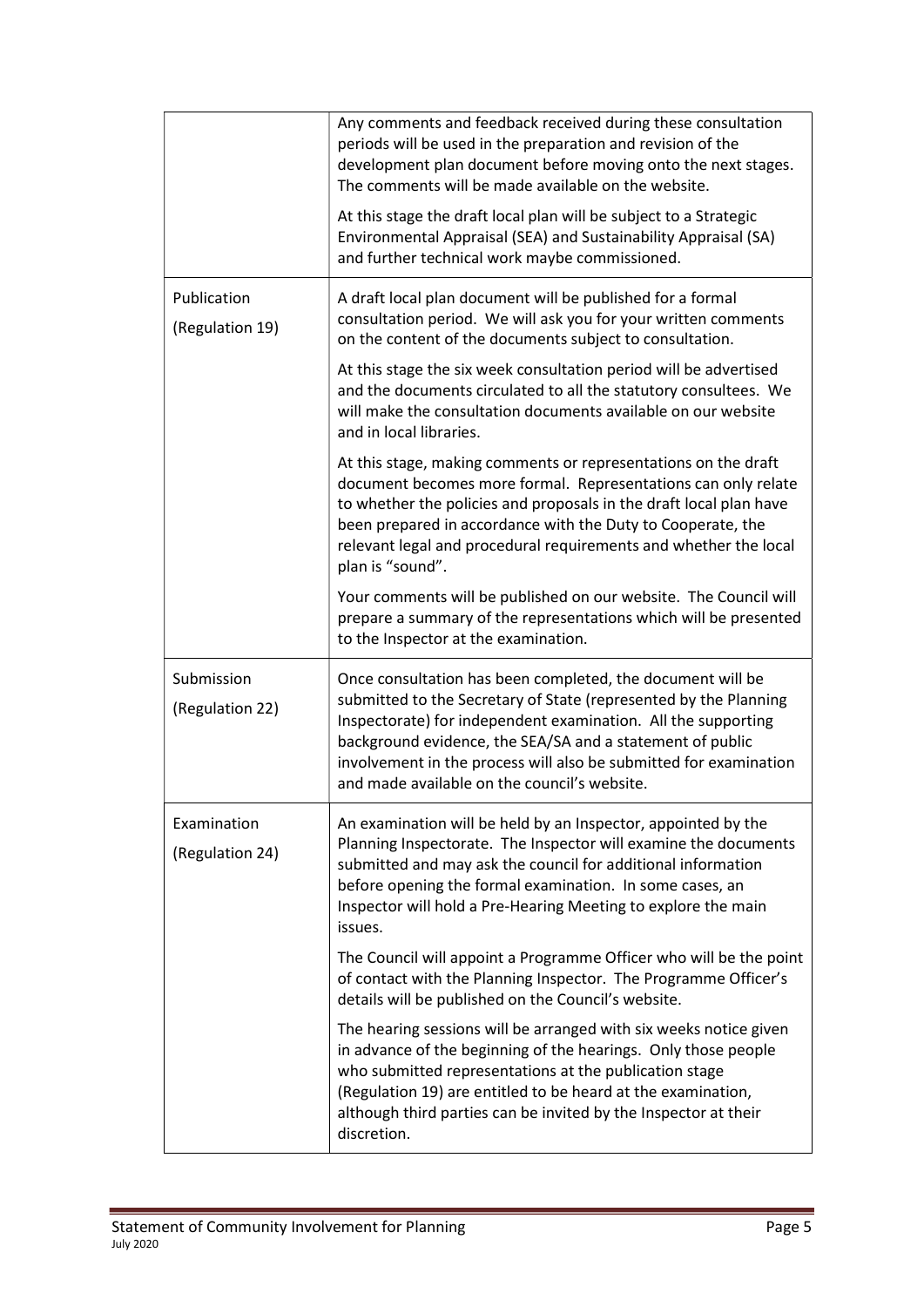|                             | The Inspector will assess the "soundness" of the plan and will<br>prepare a report for the Council. That report will set out the<br>Inspector's recommendations to the Council. The Council must<br>then consider the report and the recommendations. |
|-----------------------------|-------------------------------------------------------------------------------------------------------------------------------------------------------------------------------------------------------------------------------------------------------|
| Adoption<br>(Regulation 26) | The Council will adopt the local plan as soon as practicable<br>following consideration of the Inspector's report. The local plan<br>will then become part of the statutory development plan for the<br>District.                                     |
|                             | The documents will be published on the Council's website and all<br>of those people who made representations will be informed.                                                                                                                        |
|                             | Hard copies will be available to view at the Council Offices and<br>may be available to purchase.                                                                                                                                                     |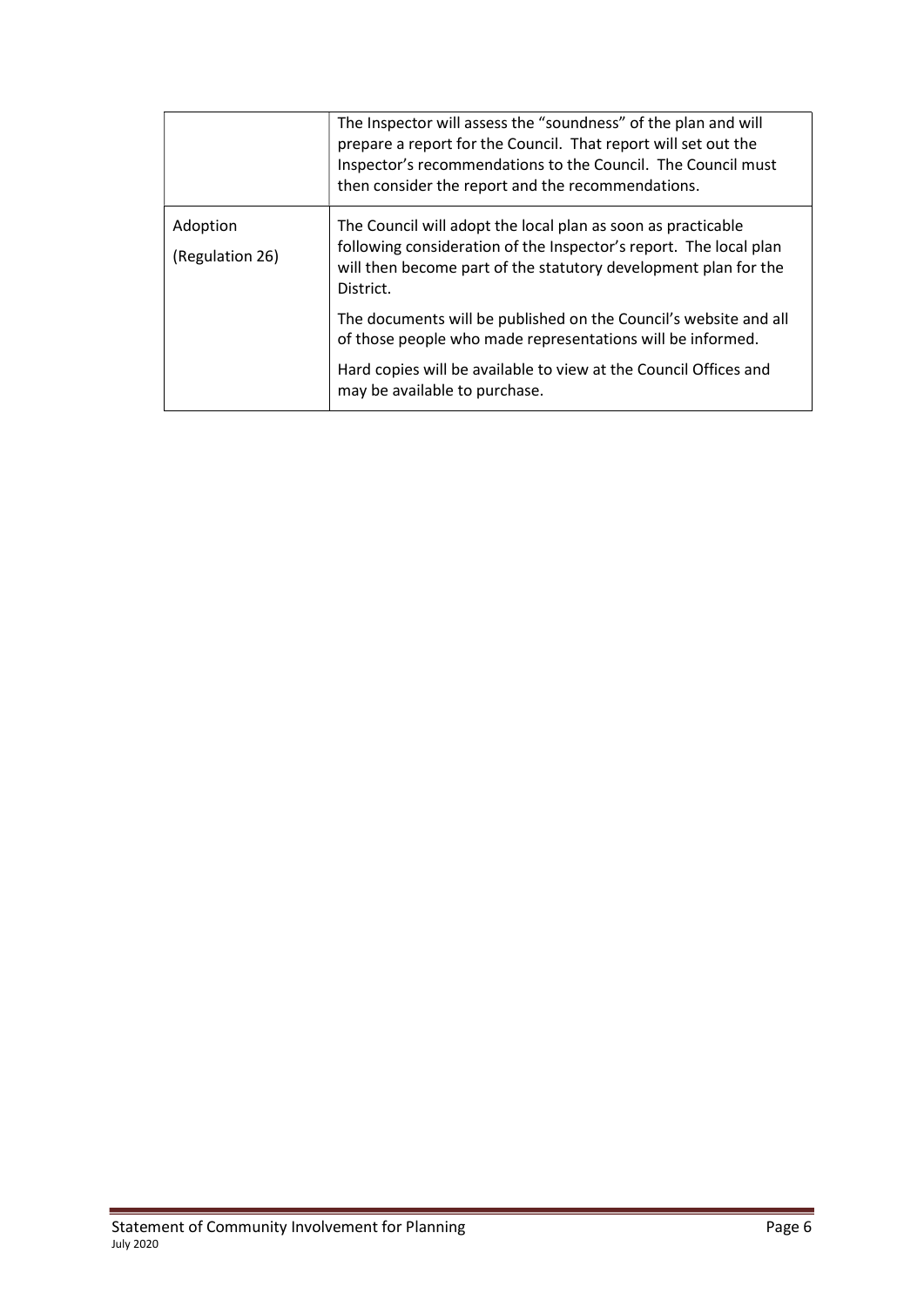# 3. Supplementary Planning Documents and Planning Briefs

- 3.1. A Supplementary Planning Document (SPD) should provide more detailed advice or guidance in respect of adopted local plan policies. Supplementary Planning Documents (SPDs) can be used to provide further guidance for development on specific issues or sites allocated for development but they cannot introduce new planning policies. SPDs are capable of being a material consideration in respect of a planning decision but they do not form part of the development plan.
- 3.2. Supplementary Planning Documents (SPDs) or Planning Briefs prepared by the Council will be subject to public consultation but they are not subject to examination by a Planning Inspector before they are adopted.
- 3.3. There are a number of stages involved in the preparation of a SPD or Planning Brief, as outlined in the table below.

| <b>Stage of SPD</b><br>Preparation | Commentary                                                                                                                                                                                                                                                                                                |
|------------------------------------|-----------------------------------------------------------------------------------------------------------------------------------------------------------------------------------------------------------------------------------------------------------------------------------------------------------|
| Research                           | Collation of background information which might include<br>government policy and advice, best practice examples, survey work<br>or statistical analysis.                                                                                                                                                  |
|                                    | This information will be used to prepare a draft supplementary<br>document which will be presented to Cabinet before it is published<br>for public consultation.                                                                                                                                          |
| Consultation                       | A draft SPD will be subject to public consultation for a minimum of<br>four weeks. The council will seek involvement from a variety of<br>relevant stakeholders which might include: statutory consultees,<br>landowners, agents, developers, residents, local businesses and<br>community organisations. |
|                                    | (Individuals will only be consulted where they have explicitly stated<br>that they would like to be consulted on an SPD).                                                                                                                                                                                 |
|                                    | We will publish the consultation documents on the council's website<br>and place them in the local libraries where appropriate.                                                                                                                                                                           |
|                                    | All comments will be considered and amendments will be made to<br>the final document where it is considered to be appropriate.                                                                                                                                                                            |
| Adoption                           | When a Supplementary Planning Document is adopted by the<br>Council it will be published on the website together with a<br>statement of the representations received, the response to those<br>representations and an adoption statement. All those who made<br>comments will be informed.                |
|                                    | The adopted SPD will be available to view on the council's website.                                                                                                                                                                                                                                       |

Table 2 : Supplementary Planning Documents – Stages of preparation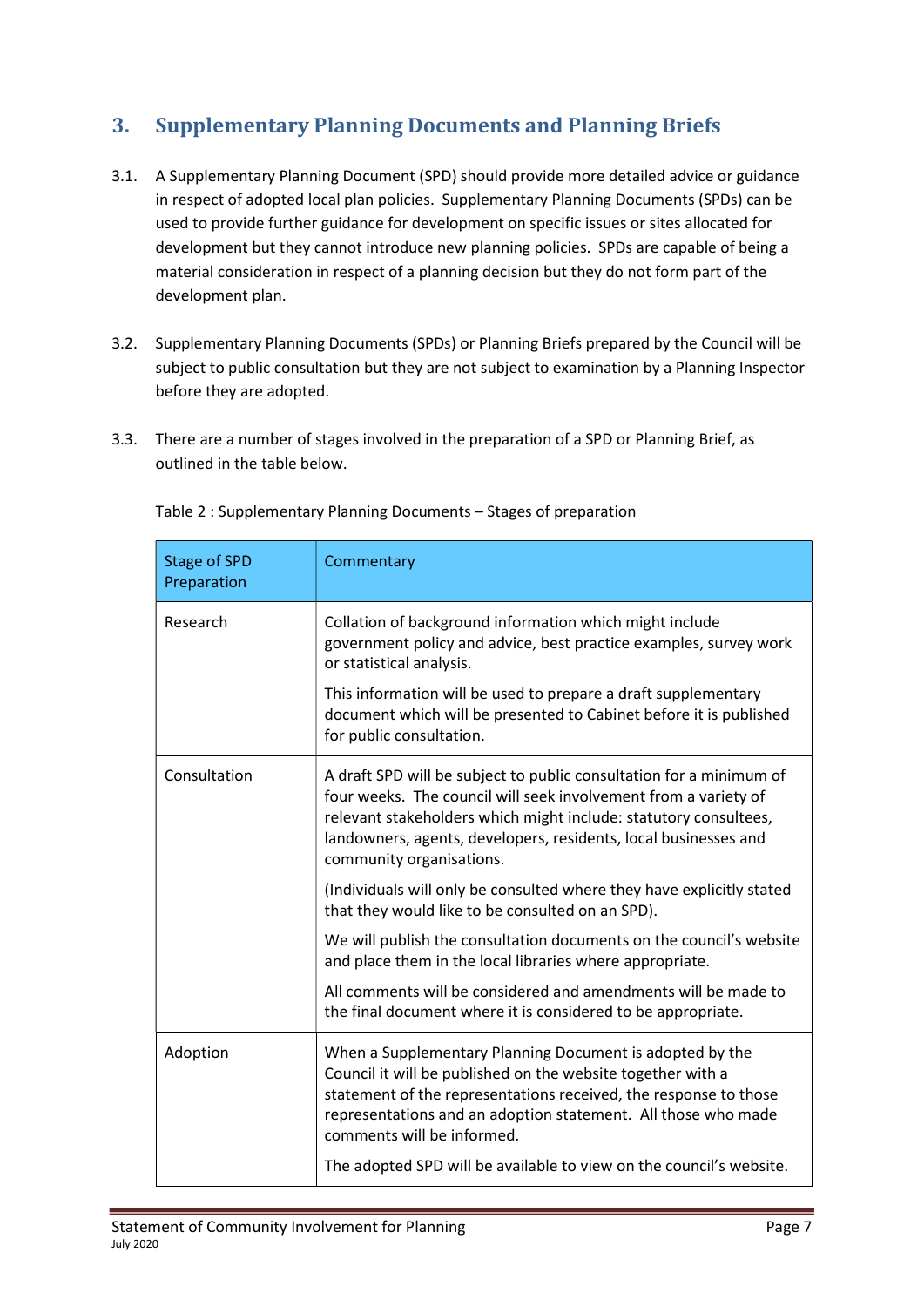# 4. Neighbourhood Plans or Neighbourhood Development Orders

- 4.1. Neighbourhood plans are community led documents, prepared by Parish Councils or a Neighbourhood Planning Forum. The District Council is committed to supporting local communities preparing neighbourhood plans and they form an important part of how the local community can be engaged in the planning system.
- 4.2. The Neighbourhood Planning (General) Regulations 2012 (as amended) set out the statutory requirements for the preparation of neighbourhood plans. Consultation during the early stages of neighbourhood plan preparation is undertaken by the Parish Council or the neighbourhood forum and is not covered by the requirements of this Statement of Community Involvement. However, the SCI might still contain guidance which is useful to groups preparing neighbourhood plans.
- 4.3. When a neighbourhood plan is "made" it becomes part of the statutory development plan for the District, this means that there are a number of legal requirements that the neighbourhood plan must meet. These are known as the "Basic Conditions". A neighbourhood plan must:
	- $\triangle$  have regard to national planning policy;
	- $\div$  be in general conformity with the strategic policies in the saved Local Plan;
	- $\mathbf{\hat{P}}$  contribute to the achievement of sustainable development;
	- $\div$  be compatible with environmental obligations: and
	- $\cdot \cdot$  be compatible with human rights requirements.
- 4.4. The table below sets out the key steps for neighbourhood planning and also outlines the level of support that can be expected from the District Council. Further information can be found in Appendix 1 or on the Council's website: https://www.north‐ herts.gov.uk/home/planning/planning‐policy/neighbourhood‐planning

| <b>Stage of Preparation</b>                        | Commentary                                                                                                                                                                                                                                     |
|----------------------------------------------------|------------------------------------------------------------------------------------------------------------------------------------------------------------------------------------------------------------------------------------------------|
| Designation of a<br>neighbourhood<br>planning area | A Town or Parish Council needs to apply for a neighbourhood<br>planning area to be designated. Where an application is received<br>to designate the whole parish area, the District Council must<br>designate the whole area.                  |
|                                                    | At this stage, the Parish Council or the qualifying body<br>neighbourhood will be expected to provide a formal request to<br>designate the neighbourhood planning area and a map which<br>shows the extent of the neighbourhood planning area. |
|                                                    | Where consultation on designating a neighbourhood planning area<br>is required, the District Council will consult statutory consultees<br>and those people and organisations who have expressed an                                             |
|                                                    | interest in that neighbourhood planning area. The District Council                                                                                                                                                                             |

Table 3 : Neighbourhood Plans – Stages of Preparation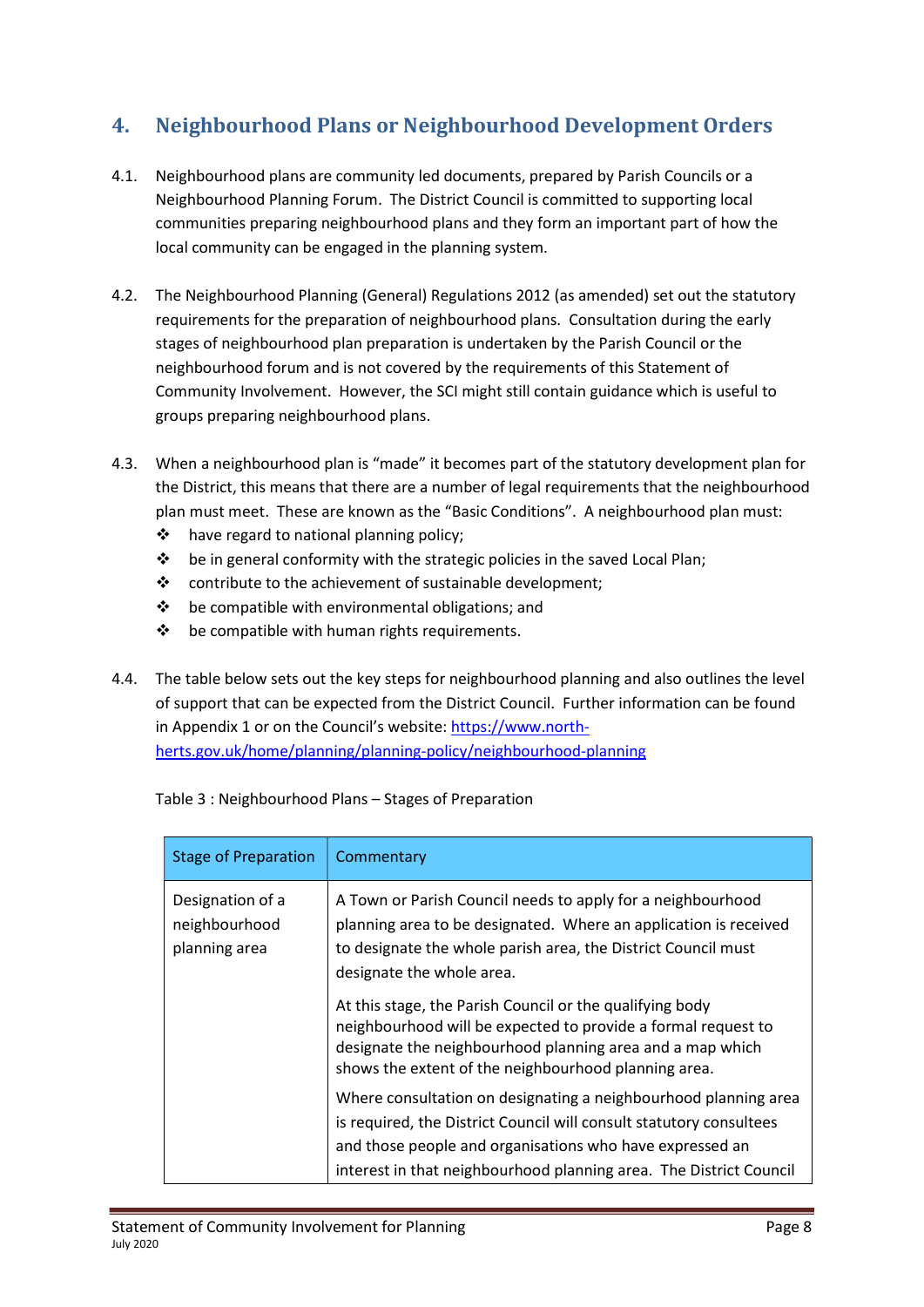|                                                             | will advertise the application through its website and social media<br>and will ask the relevant qualifying body to assist in publicising the<br>consultation through its own local mechanisms, for example<br>through a parish newsletter or local website.                                                                                                                                                                                                                                                                                                                                                                                                                                                                                                                                                                                                                                                                                                                                                                                                                                                                                                                                                                                                                                                                                                                                                                   |
|-------------------------------------------------------------|--------------------------------------------------------------------------------------------------------------------------------------------------------------------------------------------------------------------------------------------------------------------------------------------------------------------------------------------------------------------------------------------------------------------------------------------------------------------------------------------------------------------------------------------------------------------------------------------------------------------------------------------------------------------------------------------------------------------------------------------------------------------------------------------------------------------------------------------------------------------------------------------------------------------------------------------------------------------------------------------------------------------------------------------------------------------------------------------------------------------------------------------------------------------------------------------------------------------------------------------------------------------------------------------------------------------------------------------------------------------------------------------------------------------------------|
| Preparation of the<br>first draft<br>neighbourhood plan     | During this stage of plan preparation, the District Council has a<br>duty to support the preparation of neighbourhood plans. This<br>could include advice on:<br>possible themes and topics for your neighbourhood plan;<br>useful evidence for your neighbourhood planning policies;<br>the legal requirements that have to be met;<br>ways to consult the local community;<br>providing maps where appropriate; and<br>providing advice on policy writing.<br>This list is not exhaustive; however assistance will be limited to<br>resources available at any given time. If you have a detailed<br>project plan in place, it will be easier to identify when you might<br>need assistance from the District Council.<br>At this stage in the neighbourhood planning process, the Strategic<br>Planning Team will offer 30 hours of support for each<br>neighbourhood planning group. Our GIS team can also provide<br>some limited help with digital mapping. Beyond this allowance,<br>further assistance can be provided but will be charged at a rate of<br>£30 per hour to cover the Council's costs.<br>Whilst the District Council has a duty to support neighbourhood<br>planning, this does not extend to financial assistance. There are<br>other sources of funding which might be available to<br>neighbourhood planning groups. Further information is available<br>through Locality: https://locality.org.uk/ |
| Pre-submission<br>consultation on the<br>neighbourhood plan | Once a draft plan has been prepared it will need to be consulted<br>on for six weeks. This consultation is carried out by the Parish<br>Council or the Neighbourhood Forum. The consultation can be<br>used to make any changes to the neighbourhood plan as a result of<br>comments from the public in advance of the submitting the plan.<br>Whilst consultation at this stage should be focussed in the local<br>community, the District Council can help Parish Councils and<br>qualifying bodies with the contact details for statutory consultees.<br>Parish Councils and qualifying bodies are encouraged to consult<br>with the wider community which might include landowners,<br>businesses and developers.                                                                                                                                                                                                                                                                                                                                                                                                                                                                                                                                                                                                                                                                                                          |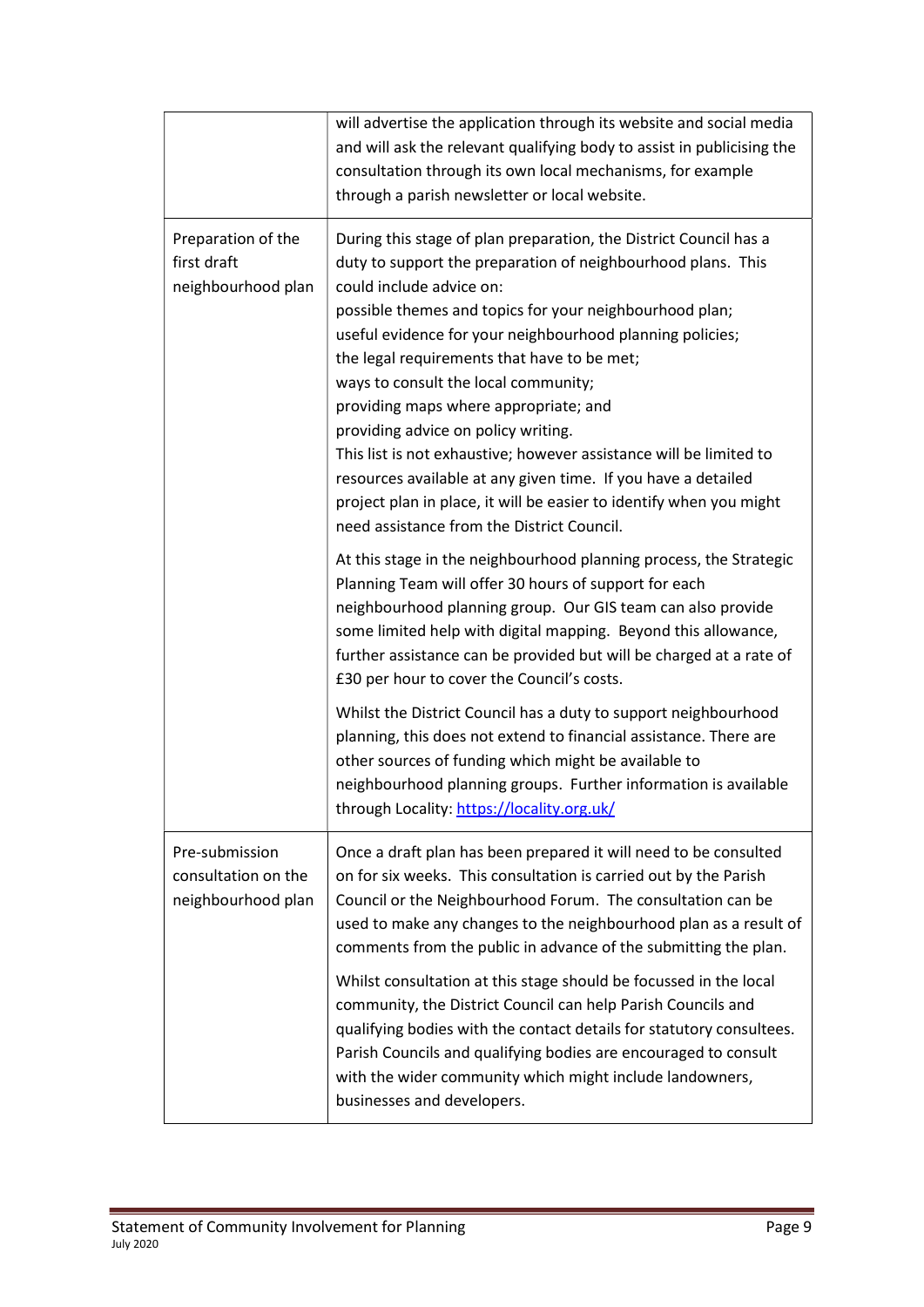| Submission of the<br>neighbourhood plan<br>to NHDC    | Once the neighbourhood plan has been prepared and consulted on<br>for six weeks, the plan will be submitted to NHDC to publicise and<br>consult on for six weeks.                                                                                                                                                                                                                                                                                                                                                                                                              |
|-------------------------------------------------------|--------------------------------------------------------------------------------------------------------------------------------------------------------------------------------------------------------------------------------------------------------------------------------------------------------------------------------------------------------------------------------------------------------------------------------------------------------------------------------------------------------------------------------------------------------------------------------|
|                                                       | The District Council will ensure that all of the documents submitted<br>are correct and will arrange for consultation to take place. In most<br>cases, delegated authority will be sought to start the consultation<br>but there are exceptions to this where the neighbourhood<br>planning area includes two or more electoral wards. In these<br>circumstances, the consultation will be referred to Cabinet as a key<br>decision. It maybe that the consultation will be undertaken with<br>other local planning consultations to ensure the efficient use of<br>resources. |
|                                                       | The District Council will publicise the consultation through its<br>website, news releases and through social media. Emails and<br>letters will be sent to statutory consultees, any organisation<br>referred to in the consultation statement, organisations in the local<br>area and anyone who has "opted-in" to be notified of<br>consultations for that particular neighbourhood planning area.                                                                                                                                                                           |
|                                                       | The District Council will work in collaboration with the qualifying<br>body to encourage the use of local media sources (e.g newsletters,<br>social media pages) to publicise the consultation.                                                                                                                                                                                                                                                                                                                                                                                |
| Independent<br>examination of a<br>neighbourhood plan | The District Council will source an independent examiner at the<br>end of the consultation period, once all of the representations<br>have been confirmed to request the details of a suitable and<br>available examiner to undertake the examination of the plan. A<br>decision to appoint an examiner will be made in collaboration with<br>the Parish Council.                                                                                                                                                                                                              |
|                                                       | The District Council will ensure that the independent examiner<br>receives all of the relevant documentation for the examination.                                                                                                                                                                                                                                                                                                                                                                                                                                              |
|                                                       | It is normal for neighbourhood plan examinations to be conducted<br>by written representations, however, if the examiner decides that<br>an exploratory meeting or a hearing session is necessary, the<br>District Council will make the appropriate arrangements in<br>consultation with the Qualifying Body and the examiner.                                                                                                                                                                                                                                                |
| Receipt of<br>Examiner's report                       | The examiner will prepare a report which will recommend that the<br>neighbourhood plan proceeds to a referendum with or without<br>further modifications and that the referendum area is to be<br>extended beyond the designated neighbourhood planning area.                                                                                                                                                                                                                                                                                                                  |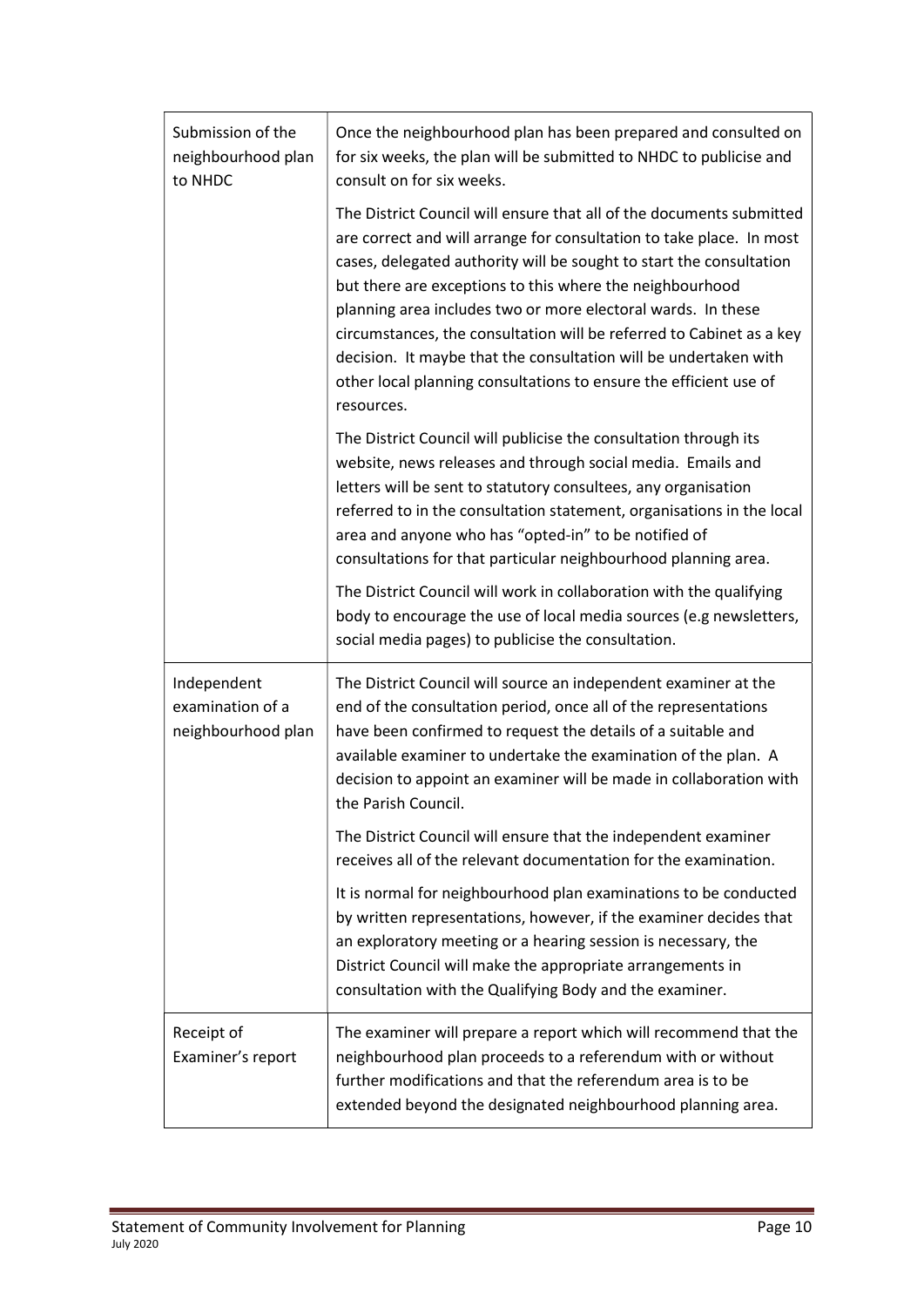| Referendum                       | The District Council will make the necessary arrangements for a<br>neighbourhood plan referendum where the neighbourhood plan<br>meets the basic conditions.                                         |
|----------------------------------|------------------------------------------------------------------------------------------------------------------------------------------------------------------------------------------------------|
| Making the<br>neighbourhood plan | Once there has been a successful referendum, the neighbourhood<br>plan will become part of the statutory development plan for the<br>District and will be used in determining planning applications. |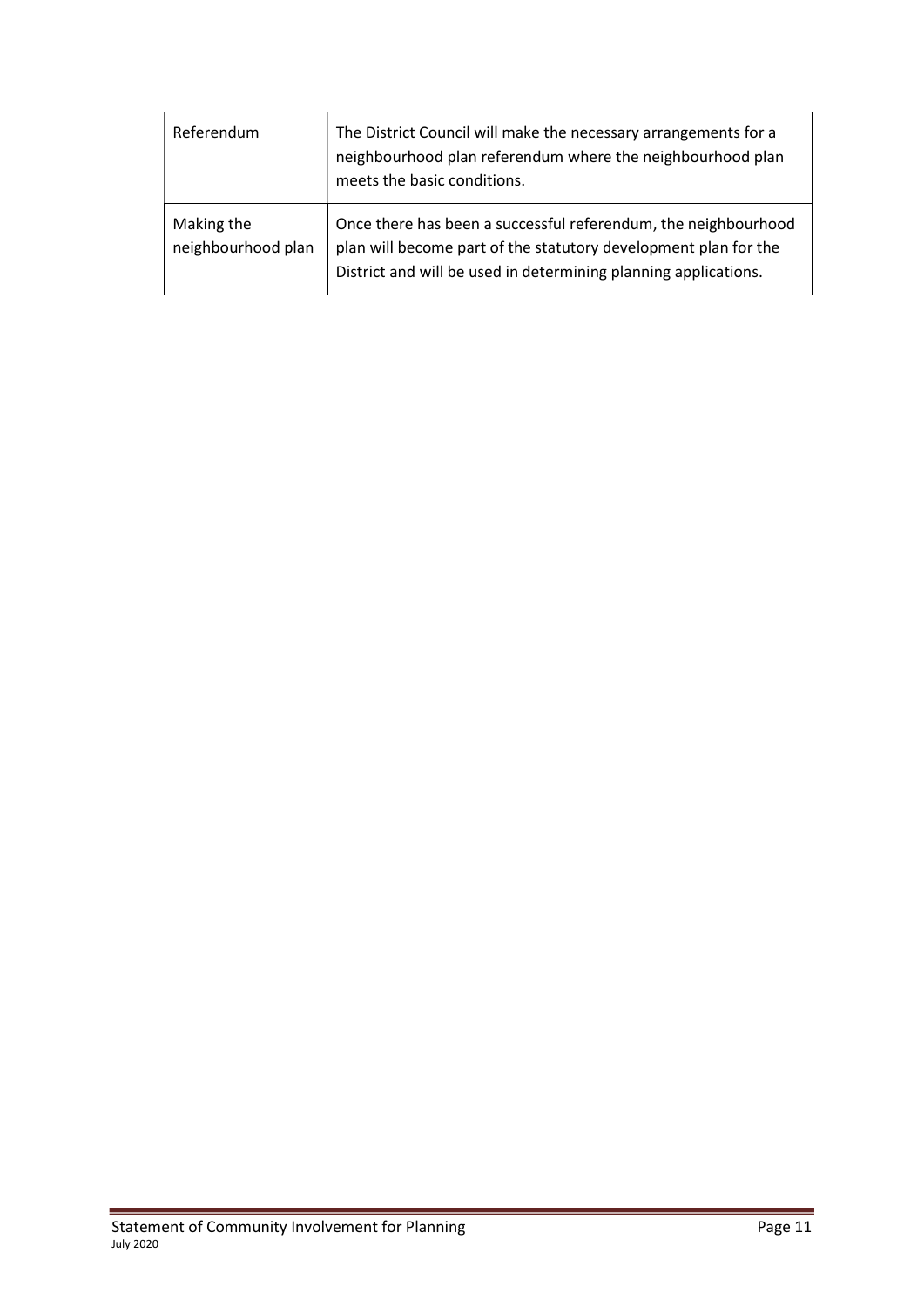# 5. Community Involvement in Local Planning

- 5.1. The council is committed to involving as many local people, groups and organisations as possible in developing its planning policies for the District. An extensive consultation database is already in place which includes the following types of organisations:
	- Statutory consultees; (see Appendix 2)
	- ❖ Central government departments;
	- ❖ Town, Parish and Community Councils;
	- ❖ Neighbourhood Planning Steering Groups;
	- ❖ Parish Meetings;
	- Hertfordshire County Council;
	- ❖ Hertfordshire District and Borough Councils:
	- ❖ Neighbouring local authorities:
	- ◆ Neighbouring Parish Councils;
	- The North Hertfordshire Partnership (LSP);
	- ❖ Letchworth Garden City Heritage Foundation;
	- ❖ Local community groups and organisations;
	- ❖ Black and minority ethnic groups;
	- Religious / faith groups;
	- Disabled persons organisations;
	- ❖ Developers, landowners and agents;
	- Businesses and business interest groups; and
	- $\div$  Individual members of the public.

This list is illustrative, not definitive.

- 5.2. The Town and Country Planning (Local Planning) (England) Regulations 2012 defines "specific consultation bodies" and "general consultation bodies" and these are listed in Appendix 2.
- 5.3. During consultations, we will ensure that we meet the requirements of the Equality Act 2010, which aims to promote equality, eliminate discrimination and encourage good relations between different groups associated with age, disability, gender, race, religion and other protected characteristics. It is recognised that some parts of the community are not always adequately represented in planning consultations and in the planning process.
- 5.4. In North Hertfordshire these groups are considered to be:
	- People with disabilities;
	- ❖ Black and ethnic minority groups;
	- Working age people;
	- ❖ Young people; and
	- ❖ Gypsy and traveller communities
- 5.5. The council's Policy and Community Engagement Team has established links with these "hard to reach groups". In preparing planning documents the Strategic Planning and Strategic Infrastructure and Projects Team will work with the Policy and Community Engagement Team to further develop those links and try to encourage more involvement in the future.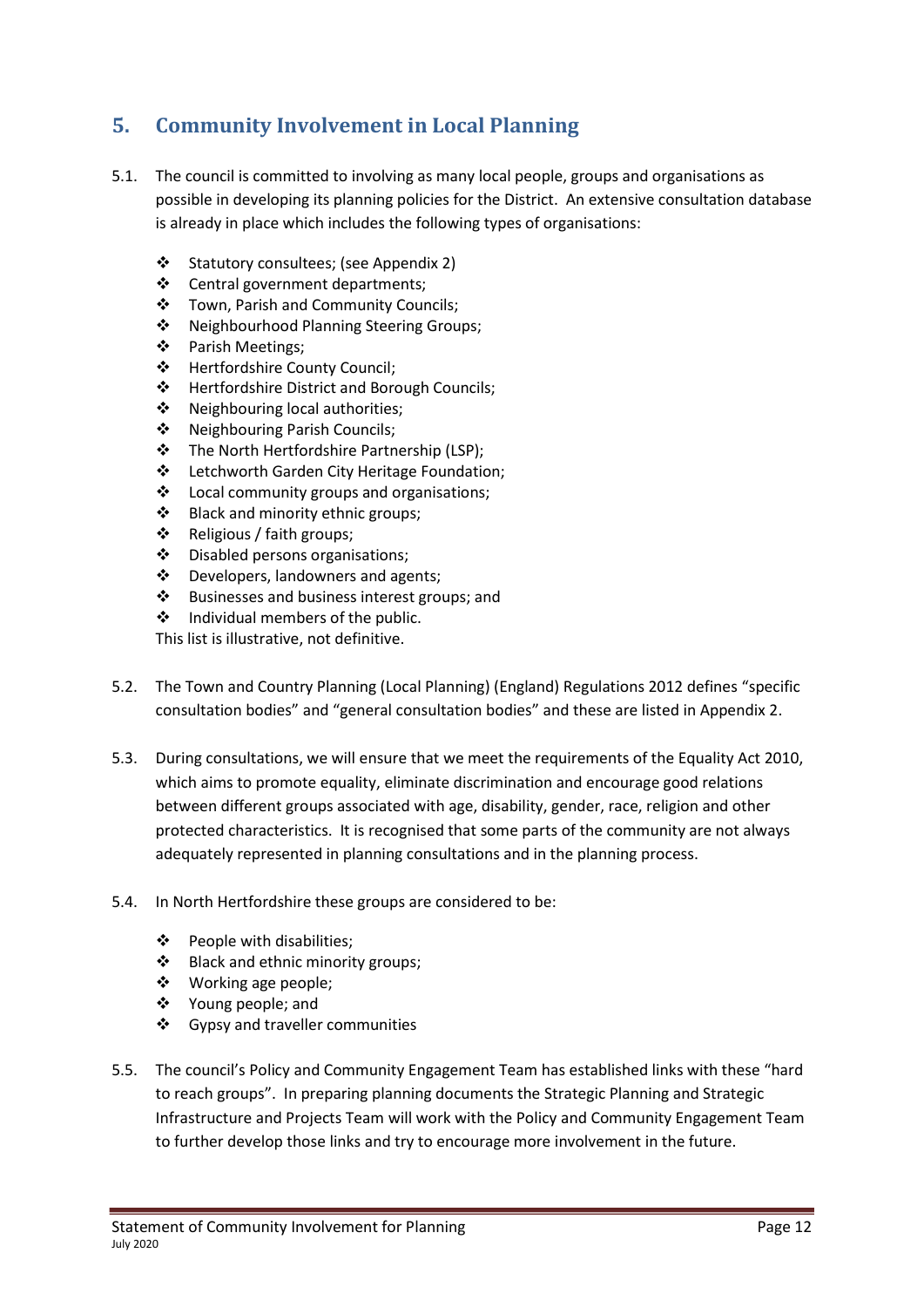- 5.6. The consultation list for the local plan and neighbourhood plans is always open to new consultees. If you would like to add your name to that list, the best way is by registering your contact details through the website: https://north‐herts.oc2.uk/register. Registering your interest this way, allows you to decide which areas of local planning work you are interested in and amend your details when necessary.
- 5.7. You can also register your interest by contacting the Strategic Planning Team using the details below: Strategic Planning Team North Hertfordshire District Council PO Box 10613 Nottingham NG6 6DW Email : localplans@north‐herts.gov.uk Telephone : 01462 474000
- 5.8. To ensure that you receive all the information that you are interested in, we will need your name, organisation (where appropriate), either an email address or a postal address and an indication of the types of local planning issues you might be interested in. We will only contact you if you "opt-in" to receive details about particular types of local planning documents.
- 5.9. The privacy notice for the Regulatory Directorate sets out how your personal data will be used and by whom. This privacy notice is available on the Council's website<sup>1</sup>
- 5.10. We will review our local plan consultation list on a regular basis. We may contact you from time-to-time to ensure that your details are kept up to date and that you do not receive any information which you have not requested. Please do not ignore these emails and letters. If you do not respond we may have to delete you from our database. This is because of changes in the laws which say how we must protect your data and personal information.

<sup>&</sup>lt;sup>1</sup> Privacy Notice - https://www.north-herts.gov.uk/home/council-data-and-performance/dataprotection/personal‐information‐and‐privacy‐notice‐gdpr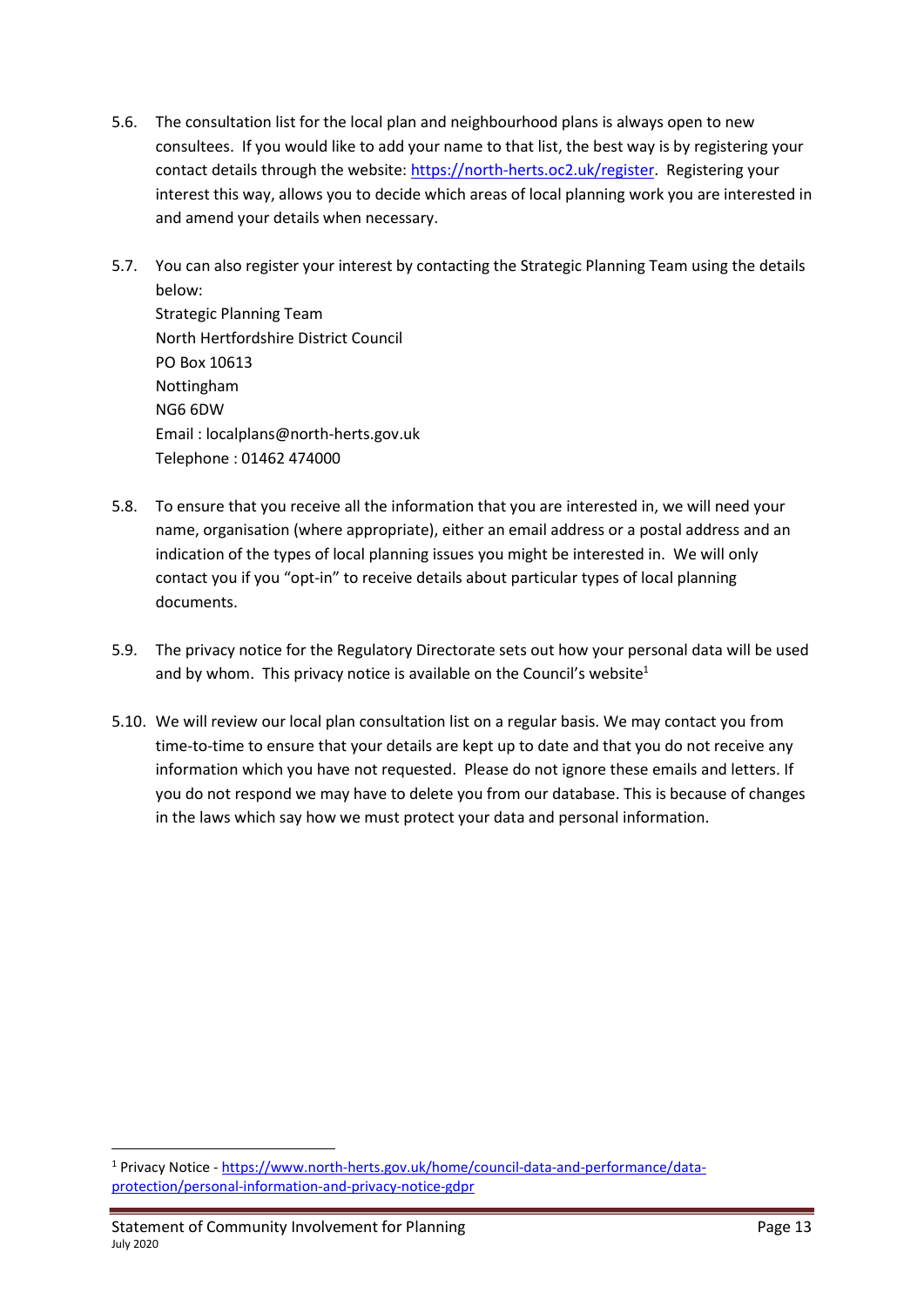# 6. Local Planning – Methods of Consultation

6.1 Some of the methods we can use for community involvement are listed in the table below. The list is not definitive but it includes those methods which we consider to be the most effective, practical and cost effective for preparing the local plan and supplementary planning documents. We will use a variety of these methods to engage and consult with the community as and where appropriate.

| <b>Methods for</b><br>notifying and<br>consulting | Comments                                                                                                                                                                                                                                                                                                                                                                                                                                                                                                                                                                                                                                   |
|---------------------------------------------------|--------------------------------------------------------------------------------------------------------------------------------------------------------------------------------------------------------------------------------------------------------------------------------------------------------------------------------------------------------------------------------------------------------------------------------------------------------------------------------------------------------------------------------------------------------------------------------------------------------------------------------------------|
| Council Offices and<br>Libraries                  | Copies of consultation documents will normally be placed at<br>the Council Offices and in the local libraries across the District.<br>These will be available for inspection during normal opening<br>times. As well as paper copies our reception provides access to<br>a computer linked to the NHDC website for those who cannot<br>access or easily use the internet.                                                                                                                                                                                                                                                                  |
| Letters and email                                 | It is a statutory requirement that all statutory consultees are<br>notified in writing (which maybe by email) when a document is<br>published for consultation. In some circumstances a number<br>of general consultees may also be notified in writing, where a<br>document may be of particular interest.                                                                                                                                                                                                                                                                                                                                |
|                                                   | The council will encourage greater use of email in the future as<br>this helps to reduce costs.                                                                                                                                                                                                                                                                                                                                                                                                                                                                                                                                            |
| Website                                           | It is a statutory requirement that documents are available to<br>view on the council's website; www.north-herts.gov.uk                                                                                                                                                                                                                                                                                                                                                                                                                                                                                                                     |
|                                                   | The website will also include information and updates on the<br>local plan and background documents supporting the local<br>plan. There will also be the opportunity to comment directly<br>on consultation documents through the website during open<br>consultation periods.                                                                                                                                                                                                                                                                                                                                                             |
| Advertisements                                    | The council usually publicises all major consultations for the<br>local plan in the local newspapers which are circulated in the<br>District. This presently includes The Comet, The Royston Crow<br>and the Luton Herald and Post. However, advertisements in<br>local newspapers are not used for neighbourhood planning<br>consultations as the newspapers are not necessarily available<br>in these communities. The following types of planning<br>applications are advertised in local newspapers; major<br>planning applications; departures from the development plan;<br>listed building consents and conservation area consents. |

Table 4 : Methods of consultation for local planning consultations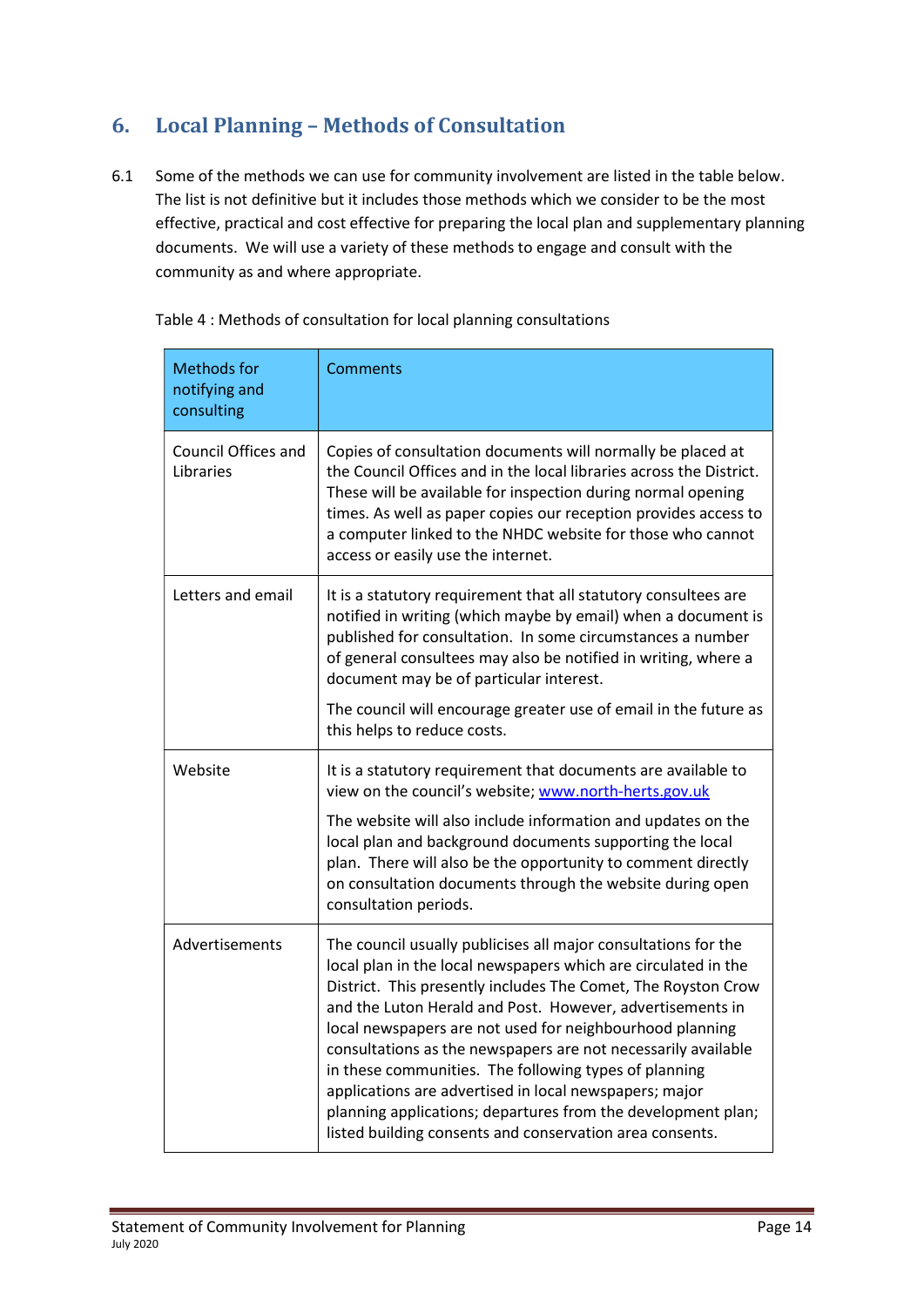| Local Media                                      | Press releases are prepared at the start of the consultation<br>period for local plan documents. These can be supplemented<br>during the consultation period where particular issues are<br>raised or to further raise awareness.                                                                                                                                                                                                     |
|--------------------------------------------------|---------------------------------------------------------------------------------------------------------------------------------------------------------------------------------------------------------------------------------------------------------------------------------------------------------------------------------------------------------------------------------------------------------------------------------------|
| Town, Parish and<br>Community<br>Councils        | The council will consult the Town, Parish and Community<br>Councils within the local authority area and in adjoining local<br>authority areas where appropriate.                                                                                                                                                                                                                                                                      |
|                                                  | The council will also encourage the Town and Parish Councils<br>to use their own newsletters, magazines and notice boards to<br>further publicise consultations for the local plan,<br>supplementary planning documents (where relevant) and<br>neighbourhood plans.                                                                                                                                                                  |
| Exhibitions                                      | In some circumstances the council may decide to hold<br>exhibitions to help explain the content of a consultation<br>document.                                                                                                                                                                                                                                                                                                        |
|                                                  | However, exhibitions can be expensive to stage in terms of<br>exhibition material, publicity, venue charges and staff time and<br>we need to carefully balance the benefits of these events<br>against the impact on relevant services.                                                                                                                                                                                               |
| Focus Groups /<br><b>Discussion</b><br>Workshops | Focus groups or discussion groups may be used by the council<br>to explore selected issues with particular groups within the<br>community. These groups can be expensive to run and require<br>significant amounts of staff time, however participants can be<br>recruited from the council's Citizens Panel database. They may<br>provide an opportunity to explore issues in some depth and<br>gain detailed and focussed comments. |
| Posters and<br>Leaflets                          | Posters and leaflets can be a useful and immediate way to<br>draw attention to a local plan consultation.                                                                                                                                                                                                                                                                                                                             |
|                                                  | Posters can be particularly effective where there are<br>community notice boards and large numbers of people passing<br>them.                                                                                                                                                                                                                                                                                                         |
|                                                  | There are however issues to be considered in producing<br>leaflets as they can be relatively expensive if delivered to every<br>household and business in the District.                                                                                                                                                                                                                                                               |
| <b>NHDC Outlook</b><br>Magazine                  | We have consistently used Outlook to inform residents and<br>local businesses about preparation of the local plan. However,<br>the publication dates for the council's newsletter do not<br>always coincide with consultation periods. We will continue to<br>provide updates on the local plan through Outlook when<br>appropriate.                                                                                                  |
| Social Media                                     | The council uses Facebook, Instagram and Twitter to inform<br>residents, local groups and organisations about consultations<br>for the local plan, supplementary planning documents and<br>neighbourhood plans. The use of social media may increase in                                                                                                                                                                               |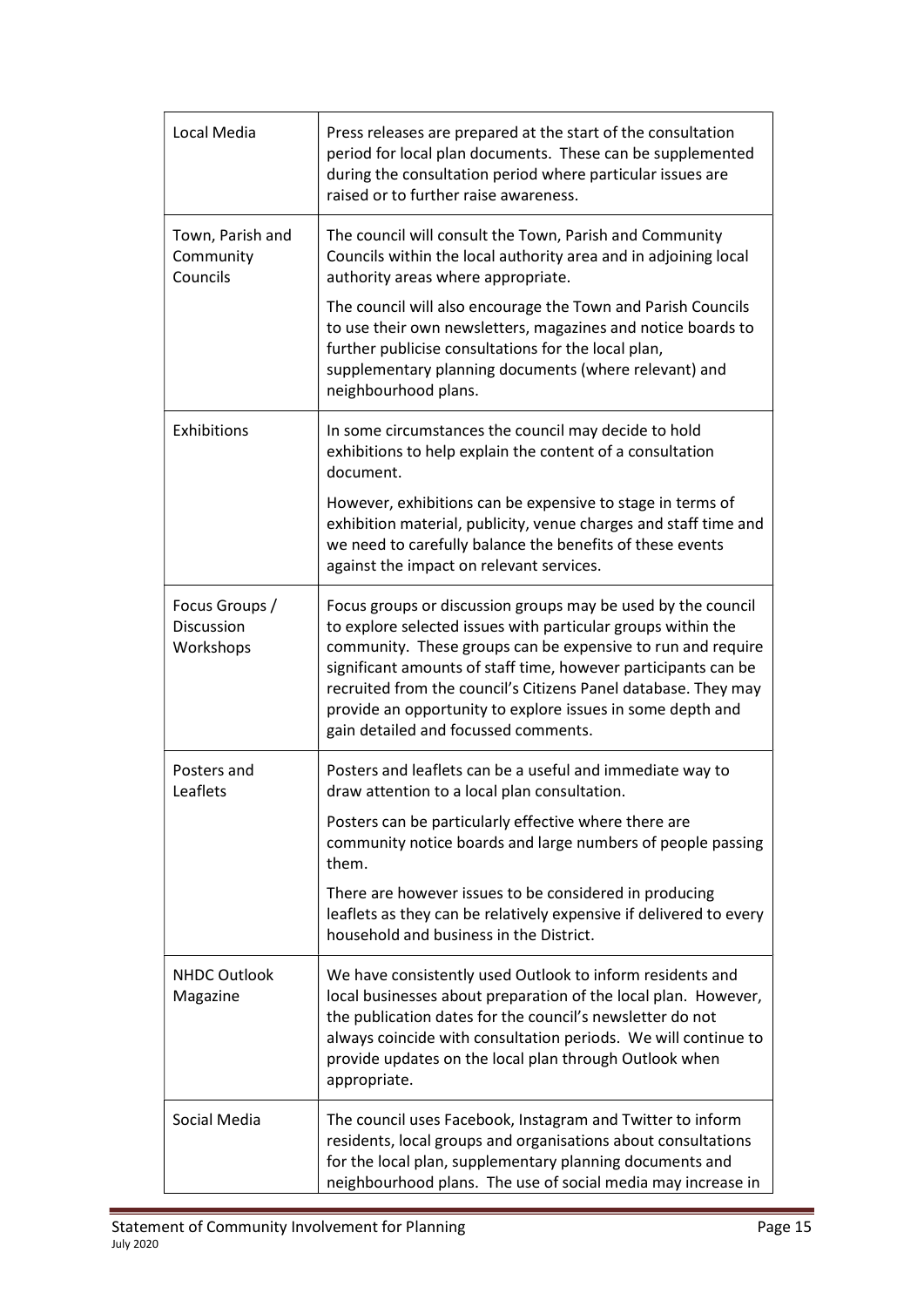|                                                       | importance as a method of raising awareness of the issues and<br>documents being prepared for consultation as well as the<br>publicising the methods of responding to a consultation. For<br>example, the Council has a YouTube channel but there is only<br>very limited content on it at present. At the moment, the<br>Council is not using these social media outlets as a mechanism<br>for collecting consultation responses. |
|-------------------------------------------------------|------------------------------------------------------------------------------------------------------------------------------------------------------------------------------------------------------------------------------------------------------------------------------------------------------------------------------------------------------------------------------------------------------------------------------------|
| Questionnaires and<br>Surveys                         | Questionnaires and surveys can be an effective way of gaining<br>focussed views on a consultation document, particularly in the<br>early stages of the local planning process.                                                                                                                                                                                                                                                     |
| Response forms                                        | The council provides a response form for all local plan<br>consultations. These are accepted in addition to responses by<br>email or correspondence.                                                                                                                                                                                                                                                                               |
| Use of existing<br>partnerships,<br>forums and panels | These organisations, such as the North Hertfordshire<br>Partnership (LSP), the Local Enterprise Partnership, local<br>educational establishments and the North Herts Health and<br>Wellbeing Partnership can provide representative views from a<br>range of organisations and agencies as well as specific<br>community groups.                                                                                                   |

- 6.2 Comments in response to a consultation document can be made by:
	- using the council's online consultation software;
	- ❖ email; or
	- ❖ in writing.

Full details of how to make comments are included in all consultation documents and in the advertisements that the council places in local newspapers.

- 6.3 In some instances, the council receives hard copy petitions in response to local plan consultation documents. For the purposes of recording representations made in this way, the subject of the petition will be noted as a representation and the person responsible for submitting the petition will be recorded and will be kept informed of the progress on the Local Plan. The signatories to the petition will not be recorded or added to the local plan database but the number of signatories will be recorded. The Council will treat on-line petitions in the same way.
- 6.4 Increasingly, comments and objections are posted onto social media web pages and on‐line petitions. There are a wide variety of social media pages and groups of which the council is not necessarily aware, e.g private Facebook groups and does not have the resources to monitor the activity on these sites. Comments and objections made in this way therefore will not be taken into account when formally considering all the representations made in response to a consultation document, unless they have been formally submitted to the council, in which case they will be recorded and considered in accordance with paragraph 6.3. Comments made on the council's own Twitter feed and Facebook page will be monitored but will not be taken as formal representations to a local planning consultation.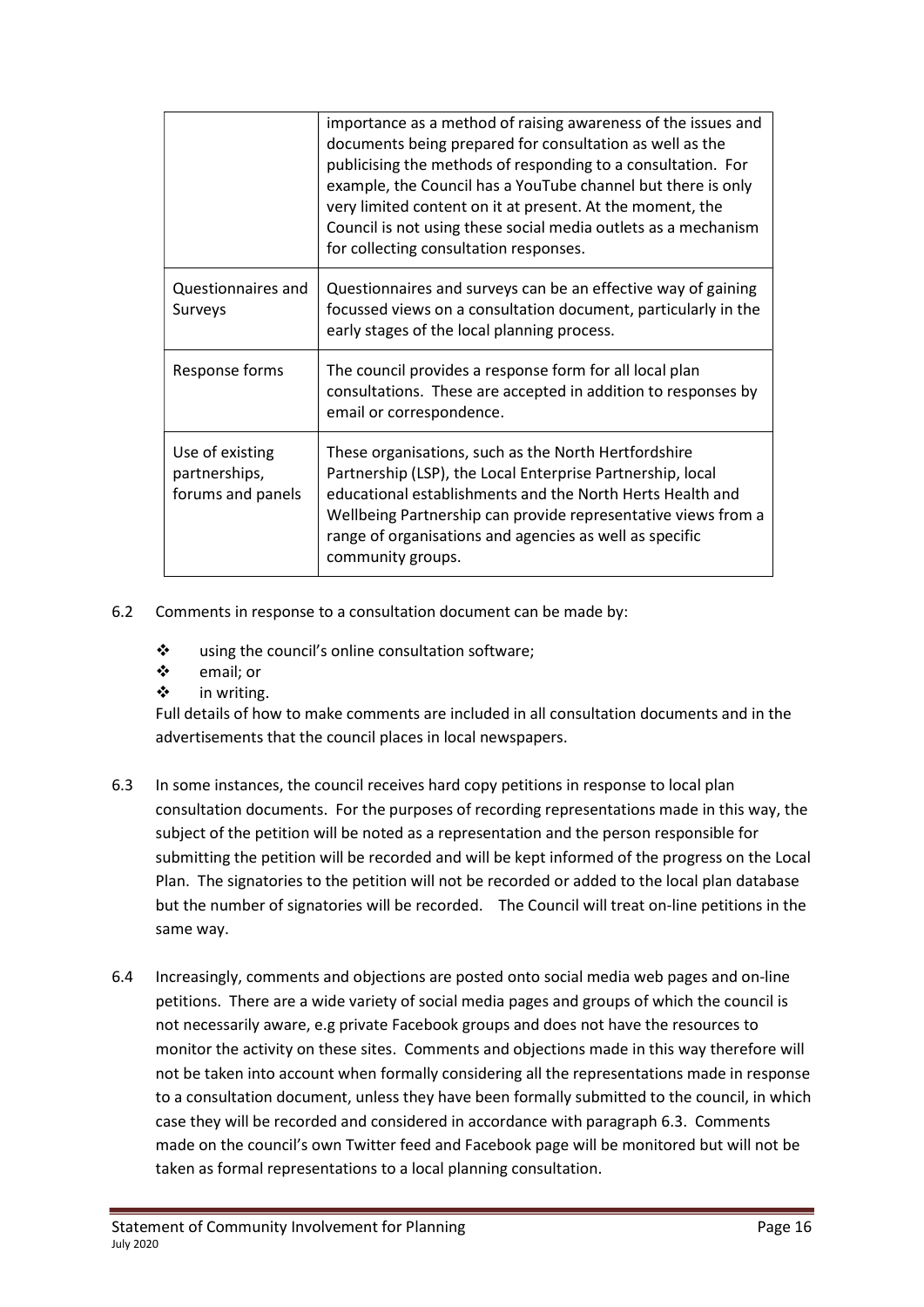- 6.5 Comments are sometimes submitted to councillors and other elected representatives by email, letter or by other methods. These comments will not be considered as formal representations, unless they are copied to the Strategic Planning team within the consultation period.
- 6.6 Comments by telephone are not accepted as formal representations to consultation documents.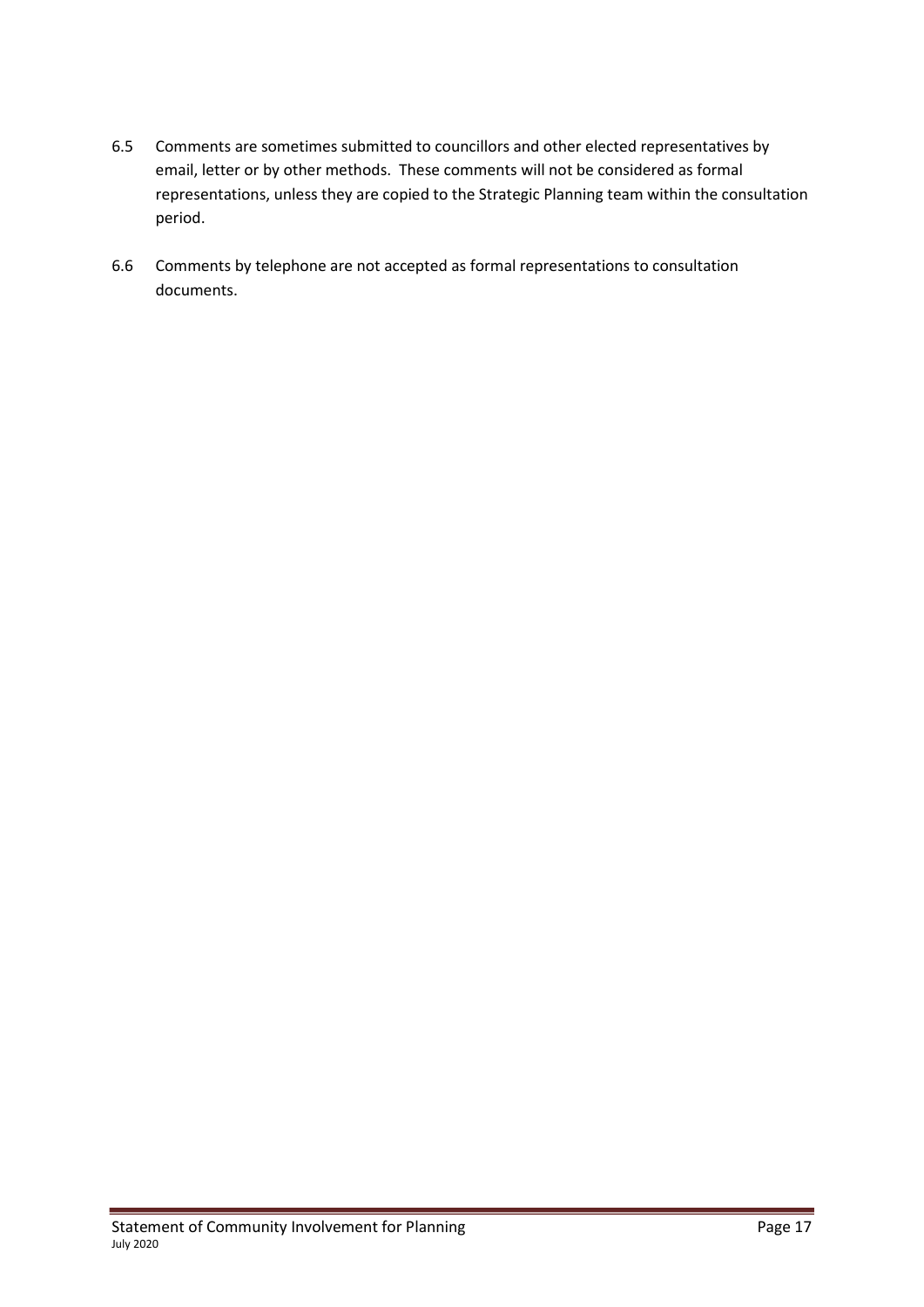## 7. What will we do with your comments?

- 7.1. The council will ensure that when consultation is undertaken, all appropriate comments will be used to inform the content of the planning documents. Inevitably there will be some conflict between the comments and the representations and it will not be possible for the council to amend the planning documents to suit everyone but the council will consider all the comments carefully in preparing the local planning documents. The Council will not respond to all comments and representations individually.
- 7.2. At the end of a consultation period, the council will analyse all of the comments received and will prepare a summary of the comments. This summary will be presented to Cabinet or Full Council as a background paper to any recommendation for changes to the planning document. When the council submits a planning document to the Secretary of State it must be accompanied by a statement of consultation which sets out a summary of the representations received and the main issues raised. All of the comments and reports will be made available to view on the council's website and at the council's offices on request.
- 7.3. Any individual or organisation making comments on any local planning document, a supplementary planning document or a neighbourhood plan will be added as a consultee for that particular consultation document on our database.
- 7.4. Please note that the council, in its absolute discretion, reserves the right not to consider or include comments which are inappropriate including:
	- comments of a discriminatory nature (age, gender, disability, ethnicity, religious belief and sexual orientation) including racist and homophobic comments;
	- $\clubsuit$  inflammatory or offensive comments (of a foul or abusive nature); or
	- $\mathbf{\hat{P}}$  any other comments of a similar nature that it deems inappropriate.

If a written response to a consultation is received which contains inappropriate content as listed above, this will be discarded from the consultation and, where there is a postal address, will be returned. In these circumstances the respondent will be given an opportunity to make their comments using more appropriate language so that they can be considered as part of the consultation process.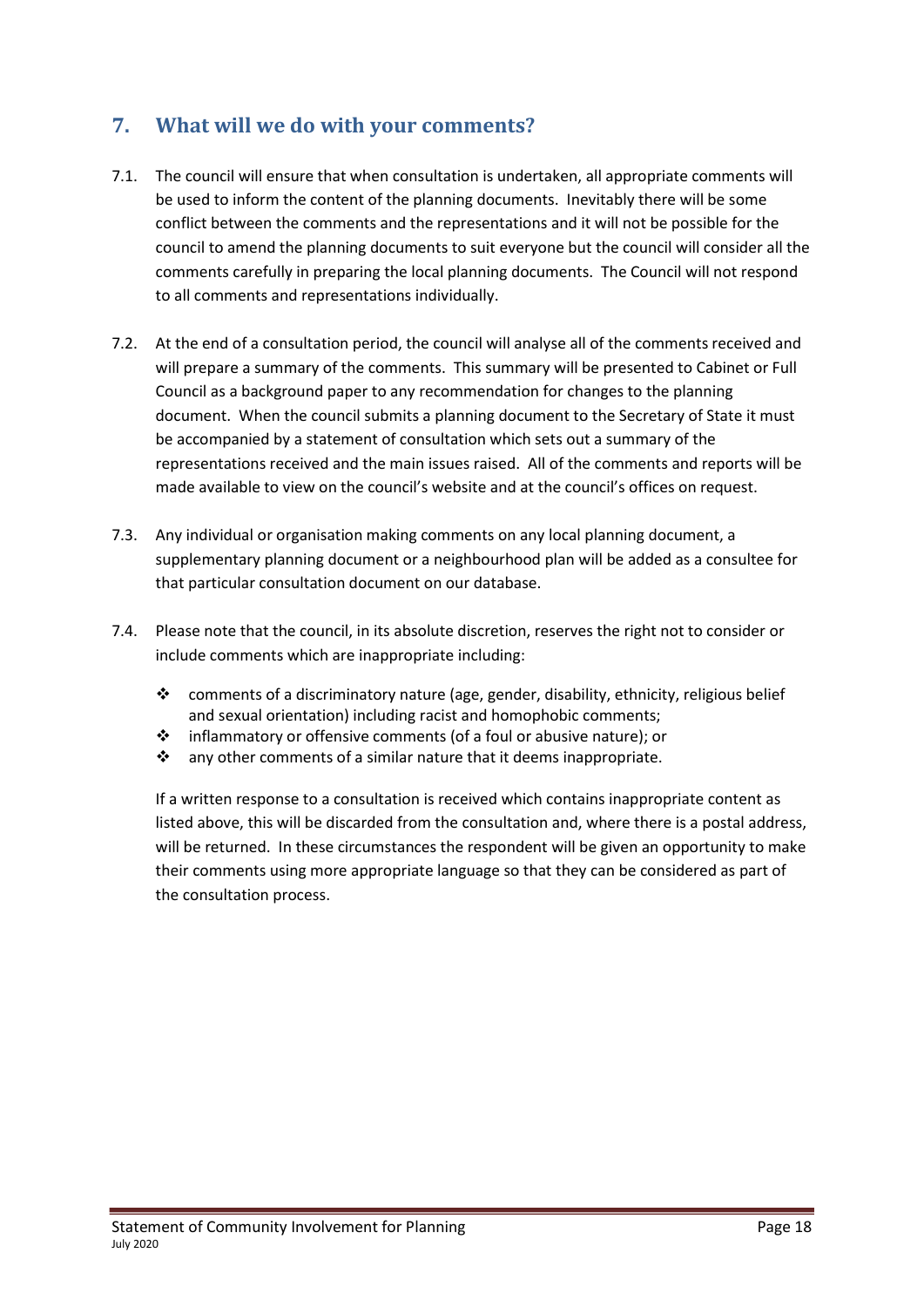# 8. Community Involvement in the Development Management Process

- 8.1. Development management is the process by which the council determines whether a proposal for development should be granted planning permission. Planning applications must be determined in accordance with the Development Plan (the current Local Plan and any adopted neighbourhood plan where appropriate) unless material considerations (such as the National Planning Policy Framework (NPPF) or a draft replacement Local Plan) suggest otherwise.
- 8.2. Planning applications can be determined in one of two ways:
	- determination by Councillors on the Planning Control Committee; or
	- $\div$  determination by development management officers under the delegated decision making procedure.

Further information is given on the website: https://www.north‐ herts.gov.uk/home/planning/planning-advice-and-guidance/planning-applications-decisionmaking‐process.

- 8.3. The greatest influence the community can have is when those policies that will be used to decide planning applications are being prepared. However, many people only interact with the planning system when they wish to make a planning application of their own or make comments on an application which affects them.
- 8.4. It is important to ensure that the community is involved in the determination of planning applications, particularly major applications. The council is required to undertake consultation on all planning applications that it receives.

## Pre-Application Consultation

- 8.5. Anyone considering making an application for planning permission can approach the council for informal views prior to submitting a formal application. Any advice given at this stage is not binding, but it can help to save the applicant's time and money in pursuing schemes which may need radical alteration to be acceptable. There are no statutory requirements for pre‐ application discussions. The council does make a charge for pre‐application advice for certain types of development proposal including;
	- Significant or major proposals ‐ Large scale, complex development
	- Category "A" Proposals ‐ Large scale, complex development including schemes of between 100 – 499 dwellings;
	- Category "B" including schemes of between 25 and 99 residential units, 2000sq m or more of commercial floorspace, mixed use development on a site of more than 1 hectare (ha) or development requiring an Environmental Impact Assessment (EIA);
	- Category "C" Proposals ‐ Other major development including schemes of between 10 and 24 residential units, provision of 1000sq m – 1999sq m of commercial floorspace, mixed use development on a site between 0.5 and 1ha or change of use proposals for buildings on land exceeding 500sq m; and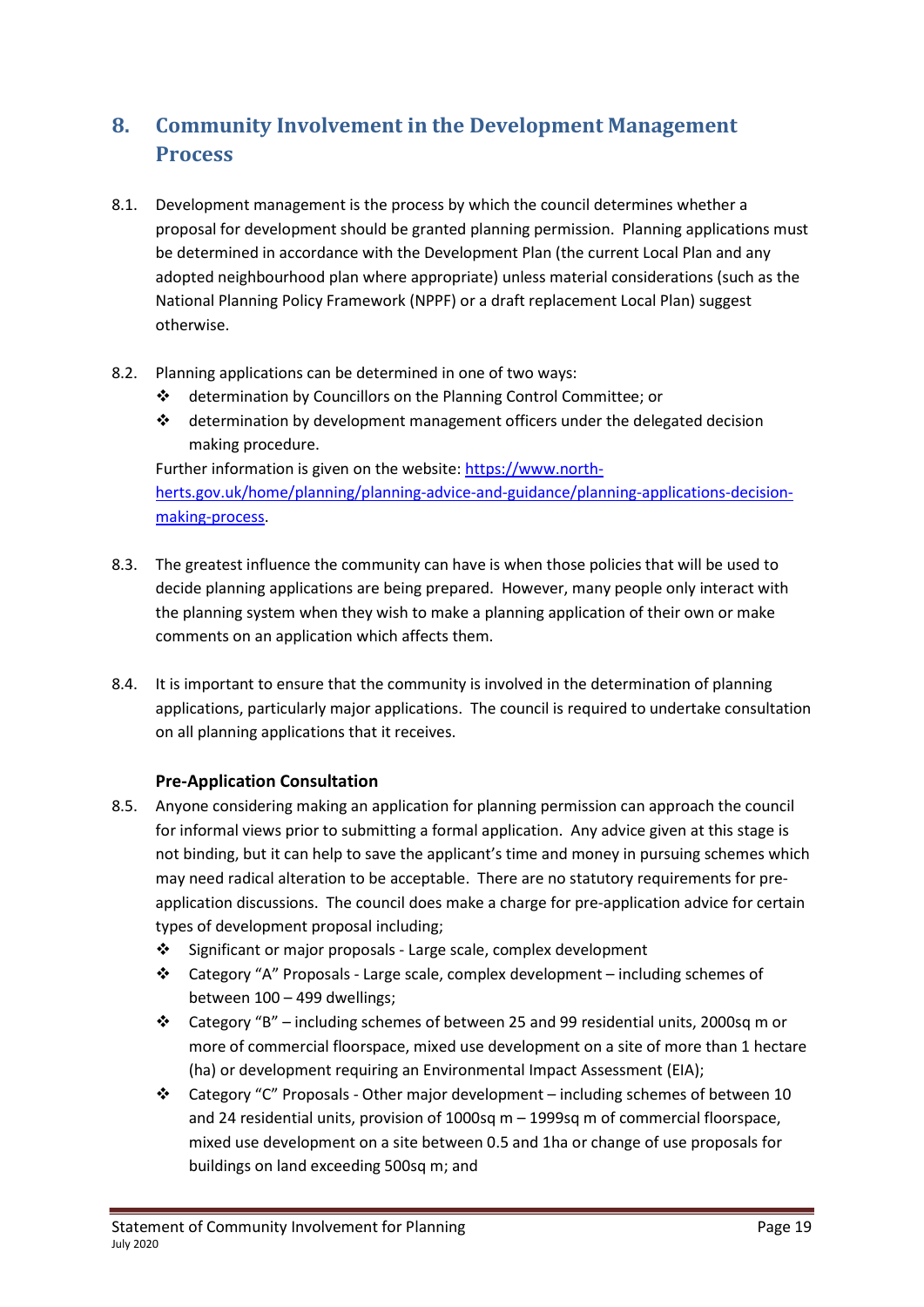- Category "D" Proposals including proposals of up to 9 dwellings, advertisements, provision of up to 999sq m of non residential floorspace or change of use of buildings on land exceeding 499sq m; and
- Category E Householder and listed buildings.

Full details of the current charges can be found on the council's website: https://www.north‐ herts.gov.uk/home/planning/apply-planning-permission/do-i-need-planning-permission.

At the moment we consult the relevant statutory consultees, e.g. the Environment Agency.

- 8.6. As part of the council's Member protocol, a summary of officer's pre‐application advice to applicants on Category A schemes will be sent to relevant local ward Members for their information.
- 8.7. The council cannot insist on pre‐application discussions with applicants but they are recommended. Where major schemes are proposed, the council will encourage developers to engage with the local interest groups and residents. However, it is important that councillors observe the council's Planning Code of Good Practice.
- 8.8. Not all planning proposals are discussed with the council before an application is made. Therefore the tables below set out how the applicant will consult at the pre‐application stage, where this is appropriate, whether they are significant or more minor applications.

Table 5 : Public Consultation at the Pre‐Application Stage for Planning Applications (Includes all applications made under the Town and Country Planning Act and associated legislation).

| Pre – Application Stage – Major Applications (see Appendix 3)                                 |                                                                                                  |                            |  |  |
|-----------------------------------------------------------------------------------------------|--------------------------------------------------------------------------------------------------|----------------------------|--|--|
| <b>Consultation Methods</b>                                                                   | <b>Suggested Course of Action</b>                                                                | <b>By Whom</b>             |  |  |
| Letters to inform local<br>residents / interest<br>groups of the planning<br>application site | Send letters / emails to local<br>residents / interest groups /<br>relevant statutory consultees | Planning applicant / agent |  |  |
| Public exhibition or<br>public meeting                                                        | Publicise & prepare proposals for<br>public consultation.                                        | Planning applicant / agent |  |  |
| <b>Pre – Application Stage – Other Applications</b>                                           |                                                                                                  |                            |  |  |
| <b>Consultation Methods</b>                                                                   | <b>Suggested Course of Action</b>                                                                | <b>By Whom</b>             |  |  |
| Inform neighbours in<br>the immediate vicinity                                                | Verbal consultation                                                                              | Planning applicant / agent |  |  |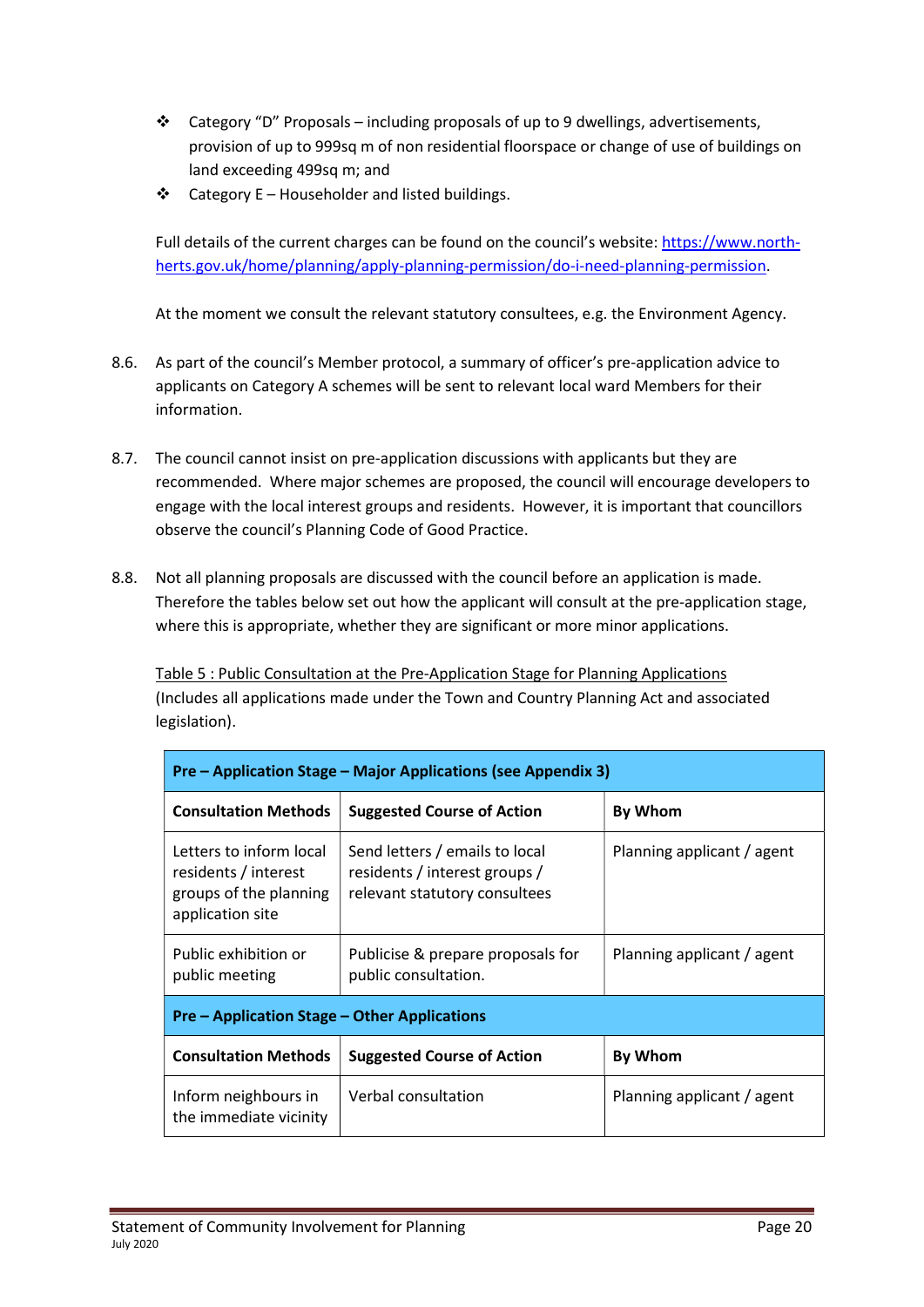- 8.9. Local residents often express concern regarding construction management and in particular construction vehicle access routes to development sites. Developers are strongly advised to consider construction management issues at the earliest possible stage of the planning process. It is best practice to consider sensitive and well thought out construction management plans at the pre‐application stage (as part of engagement with Hertfordshire County Council Highways and the District Council) and to seek the views of the local community before planning applications are submitted. The feedback from any public consultation on construction management (including construction vehicle access routes) should then be incorporated into the formal submission of a planning application.
- 8.10. For strategic site development proposals or schemes of significant scale and local interest, developers may also consider carrying presentations to the relevant Area Committee of the District Council The Council's Constitution (January 2020) presently states that Area Committees can receive presentations from developers for schemes for 100 dwellings or more. This threshold may change over the lifetime of this SCI. Whilst Member input into these discussions must be limited in order to avoid pre‐determination by Members of the Planning Control Committee and substitutes, Area Committees would welcome early engagement for large scale development proposals through this forum.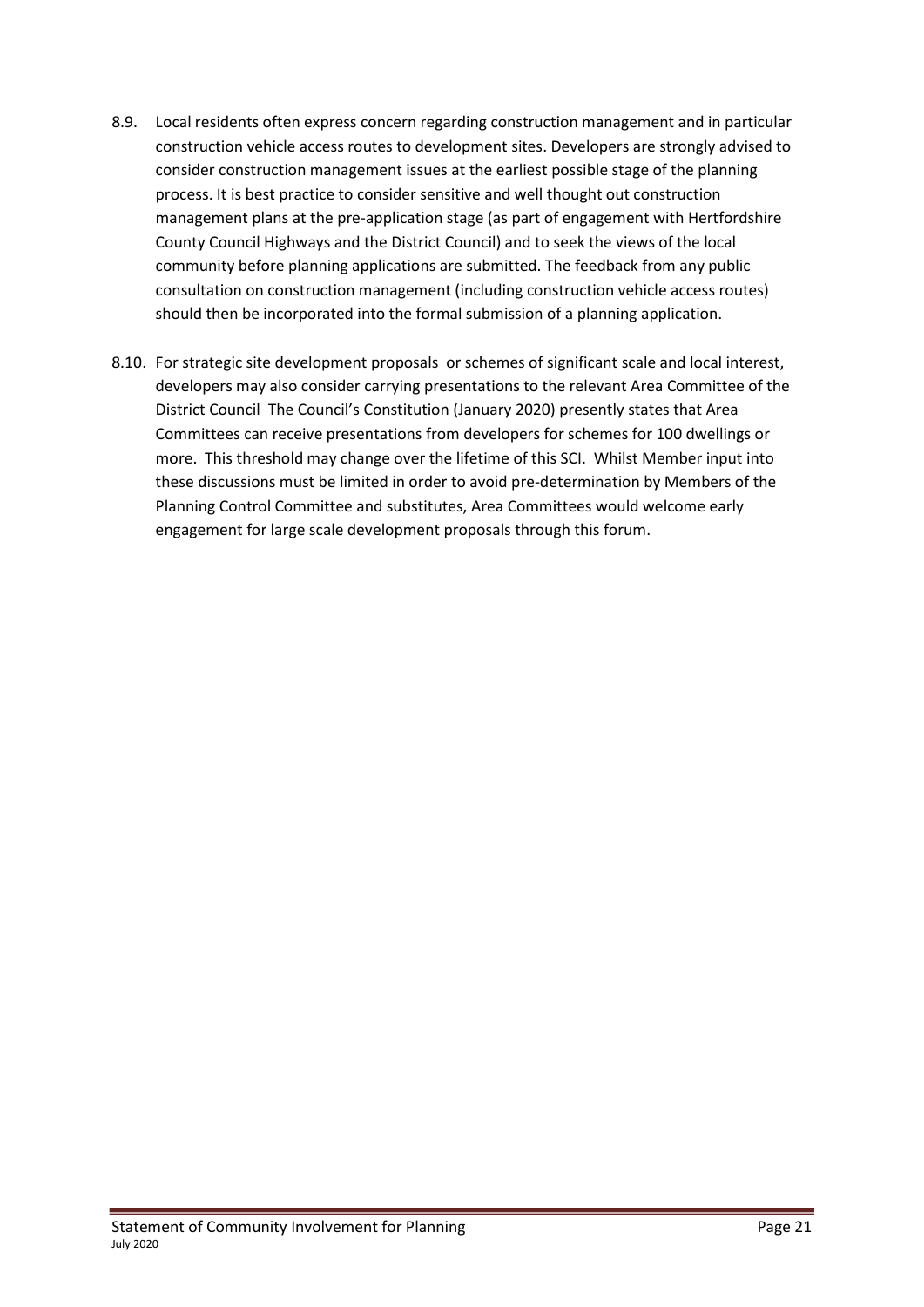## Public consultation for planning applications

- 8.11. When a planning application is submitted, the council will publicise it in accordance with the legislative requirements. Where required by the legislation, this will include the following:
	- Notices published in local newspapers;
	- ❖ Application details published on the web site for inspection;
	- Site notices;
	- Letters sent to adjoining properties; and
	- Details of all planning, listed buildings and conservation area consent applications are sent weekly to all councillors, the relevant town and parish councils where these exist.
- 8.12. The council aims to determine all planning applications within a statutory time period, therefore all consultations that take place once a planning application has been submitted must also take place within these time limits. However, bodies such as Natural England will be allowed a longer period of time to comment on applications where this is prescribed by legislation.
- 8.13. The tables below set out how the council will consult at the application stage for planning proposals in the District, whether they are significant or more minor applications.

| <b>Planning Application Stage</b> |                            |                      |  |  |
|-----------------------------------|----------------------------|----------------------|--|--|
| <b>Consultation Methods</b>       | <b>Requirements</b>        | By Whom              |  |  |
| Copies of planning                | Prepare information        | <b>NHDC Officers</b> |  |  |
| applications for inspection       |                            |                      |  |  |
| available at Council Offices      |                            |                      |  |  |
| Copies of planning                | Prepare information        | <b>NHDC Officers</b> |  |  |
| applications available at the     |                            |                      |  |  |
| libraries via the NHDC            |                            |                      |  |  |
| website                           |                            |                      |  |  |
| Site notice                       | Prepare site notice and    | <b>NHDC Officers</b> |  |  |
|                                   | display on site            |                      |  |  |
| Neighbour notification            | Prepare & send out letters | <b>NHDC Officers</b> |  |  |
| letters                           |                            |                      |  |  |
| Invite representations from       | Prepare & send out letters | <b>NHDC Officers</b> |  |  |
| statutory & non statutory         |                            |                      |  |  |
| consultees                        |                            |                      |  |  |
| Public notice in local paper      | Prepare advertisement      | <b>NHDC Officers</b> |  |  |
| Further consultations by          | This would depend on the   | Planning Applicant / |  |  |
| way of exhibitions / public       | types of consultation that | Agent                |  |  |
| meetings for major                | have taken place           | <b>NHDC Officers</b> |  |  |
| applications                      | beforehand                 |                      |  |  |

Table 6 : Public consultation for planning applications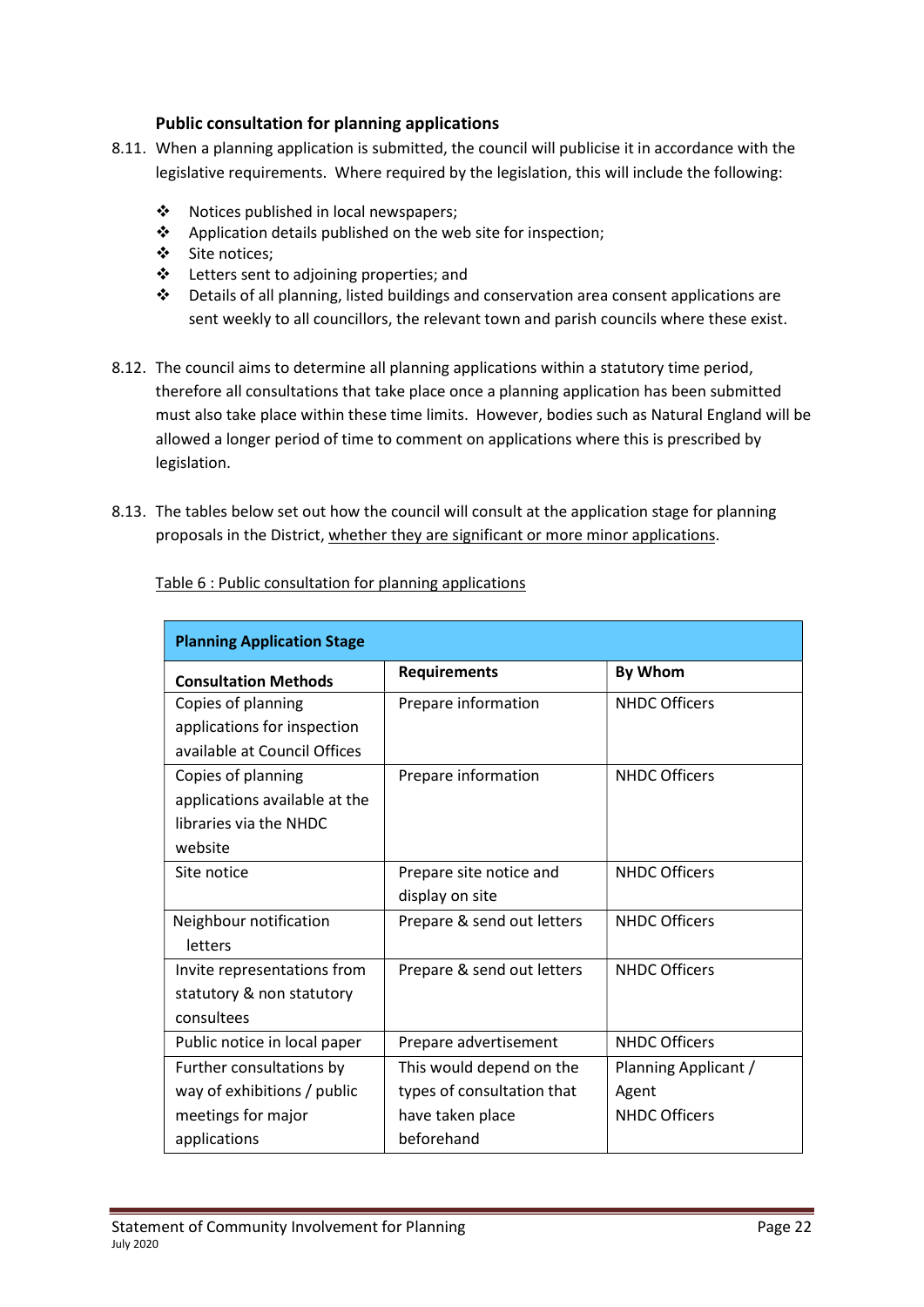- 8.14. In some cases there may be significant amendments to the submitted plans, in which case the council will advise those people who were notified when the application was received. Where representations and comments are received, they will be taken into account in the determination of applications insofar as they are material to the application. Some things are not material planning considerations, such as the impact of a scheme on property values, and therefore cannot be taken into account.
- 8.15. Local planning authorities are required to make a statement on each planning decision notice as to how they have acted pro-actively in their dealings with applicants. Even if a proposal is fundamentally unacceptable the council will handle the application in a pro-active way, which will involve regular communication with the applicant or their representatives throughout the determination process. This requirement in no way suggests that the application will not be assessed objectively weighing up any concerns expressed by consultees against the planning merits of the case.
- 8.16. Decisions on planning applications will either be made by the relevant Committee or under powers delegated to the Development and Conservation Manager and Principal Planning Officer (Development Management). Any councillor can request that an application is decided by Committee instead of being determined under delegated powers, where they have a contrary view to the officer as to the probable decision or consider it raises issues of wider public interest.
- 8.17. In the case of those applications which will be reported to the Committees for decision, there is the opportunity for individuals to address the Committee to express their support or objection to the proposals. Anyone who has submitted representations will be informed if an application will be brought before committee for decision.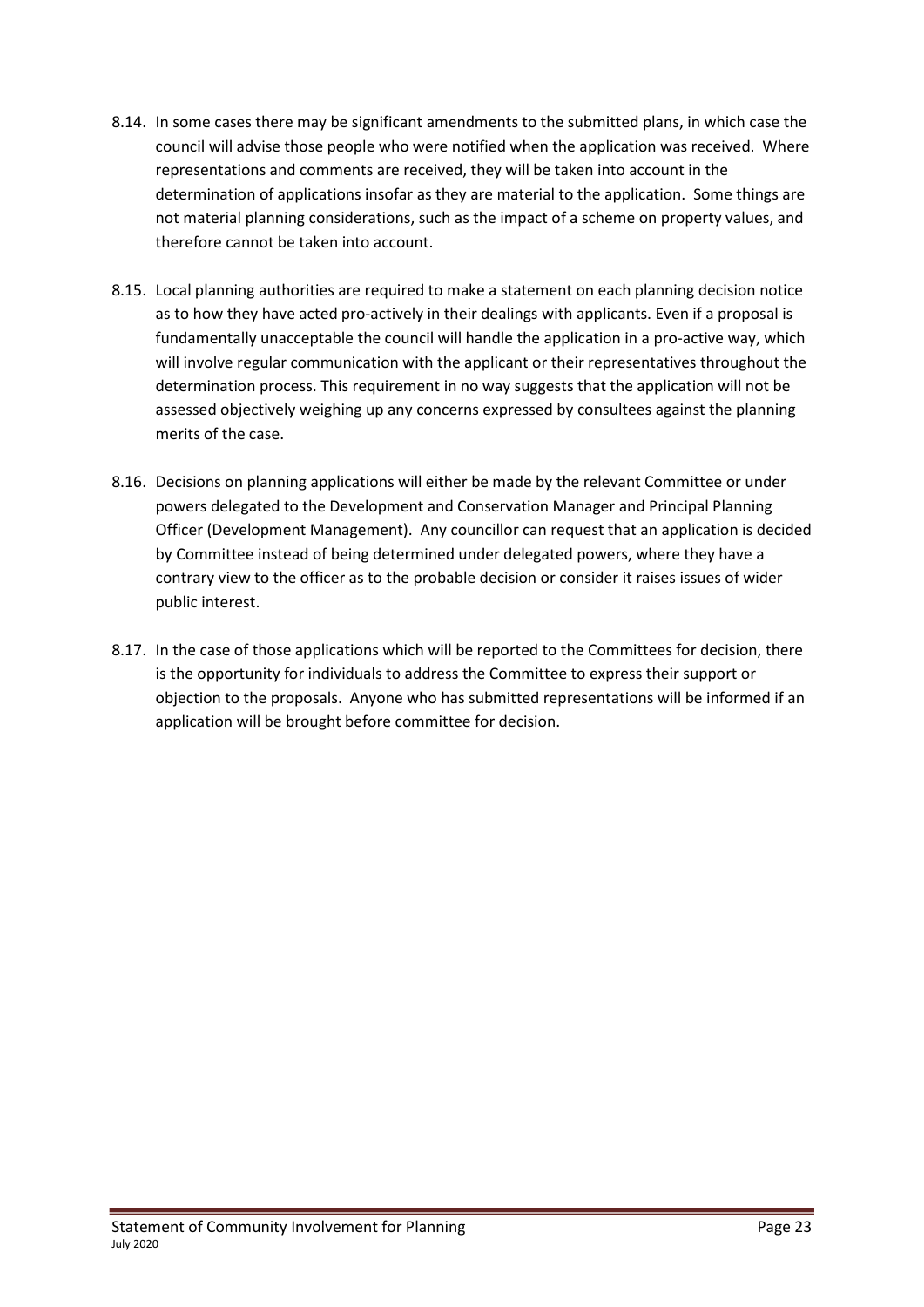## Post decision information

- 8.18. Once a decision has been made, the details of the decision are published online. Planning files will remain open for inspection once decisions have been made (the Part 2 register). A register of associated legal agreements (Section 106 and Section 278 agreements) will also be available for inspection.
- 8.19. The table below sets out how the council will inform the community of the decisions made on all planning applications.

| <b>Post Application Stage</b>           |                                                     |                      |  |  |
|-----------------------------------------|-----------------------------------------------------|----------------------|--|--|
| <b>Consultation Methods</b>             | <b>Requirements</b>                                 | <b>By Whom</b>       |  |  |
| Update web site                         | Ensure that latest information is<br>on the website | <b>NHDC Officers</b> |  |  |
| Press release for major<br>applications | Prepare information                                 | <b>NHDC Officers</b> |  |  |

## Table 7 : Public Involvement ‐ Post Decisions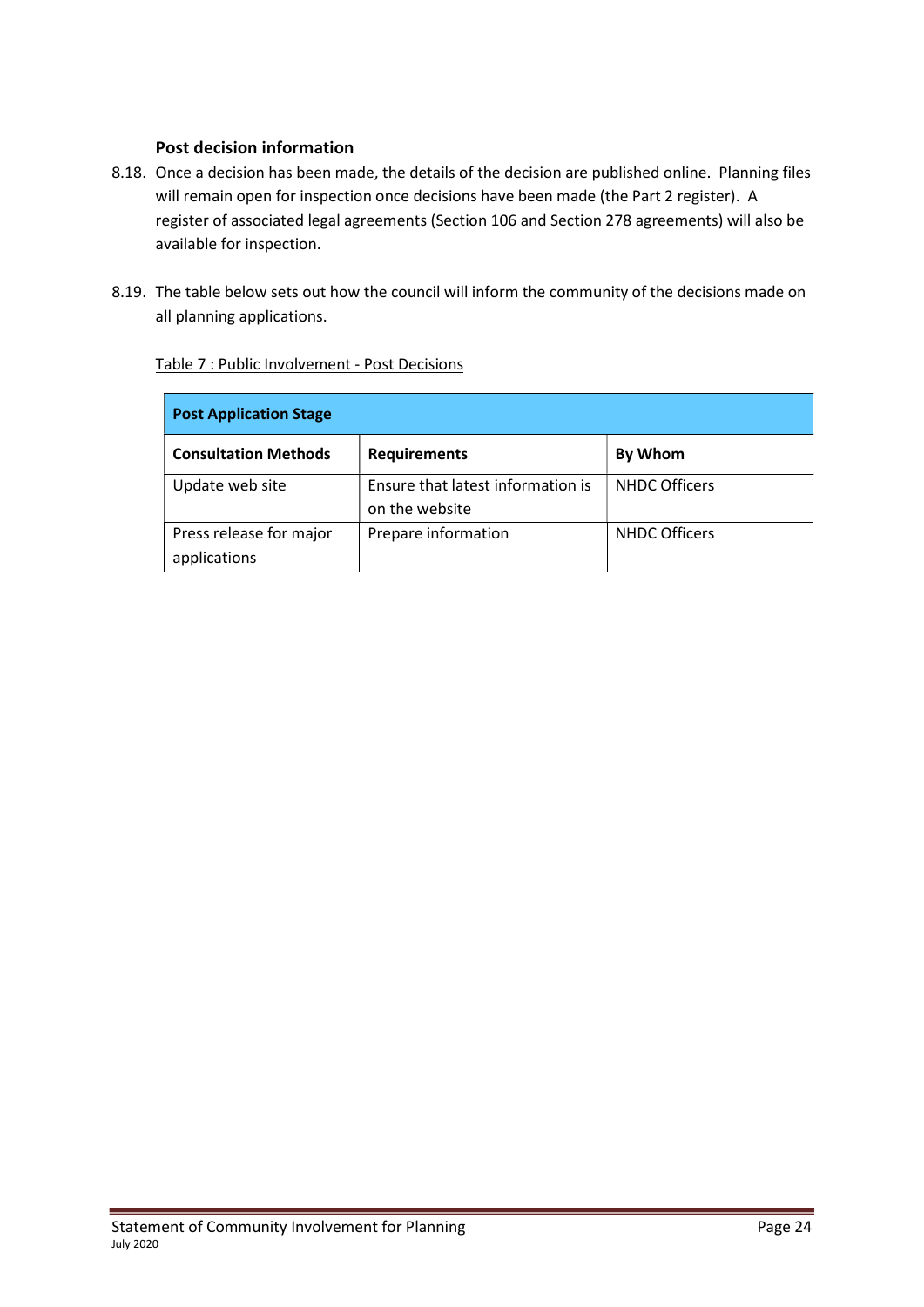## 9. Social Media

- 9.1. The Council does use Facebook, Instagram and Twitter to inform residents, local groups and organisations about Council activities. The Council will continue to make use of social media platforms to promote future consultations for the local plan, supplementary planning documents and neighbourhood plans. The use of social media may increase in importance as a method of raising awareness of the issues and documents being prepared for consultation as well as the publicising the methods of responding to a consultation.
- 9.2. At the moment, the Council is not using these social media outlets as a mechanism for collecting formal consultation responses; however any comments made will be reviewed and may be used to review consultation methods in the future.
- 9.3. As the use of mobile technology changes and increases, the Council will need to respond to these changes and will consider how to make future planning consultation documents and accompanying documentation, including digital mapping, as easy as possible to use. Most of our planning documents and maps are presently made available as PDF files. However these can be large and lengthy and are not always easy to navigate, particularly if readers are interested in a single topic or a specific geographical area. They are a simple electronic copy of the physical document(s) we are consulting on. This approach doesn't necessarily fit well with modern preferences such as:
	- receiving bite‐size information;
	- 'swipe and tap' mobile technology such as tablets and smartphones; and
	- ❖ Interactive and shareable content
- 9.4. We need to strike an appropriate balance between responding to changing trends and technologies, producing the documents we are legally required to and the resources available to the Council.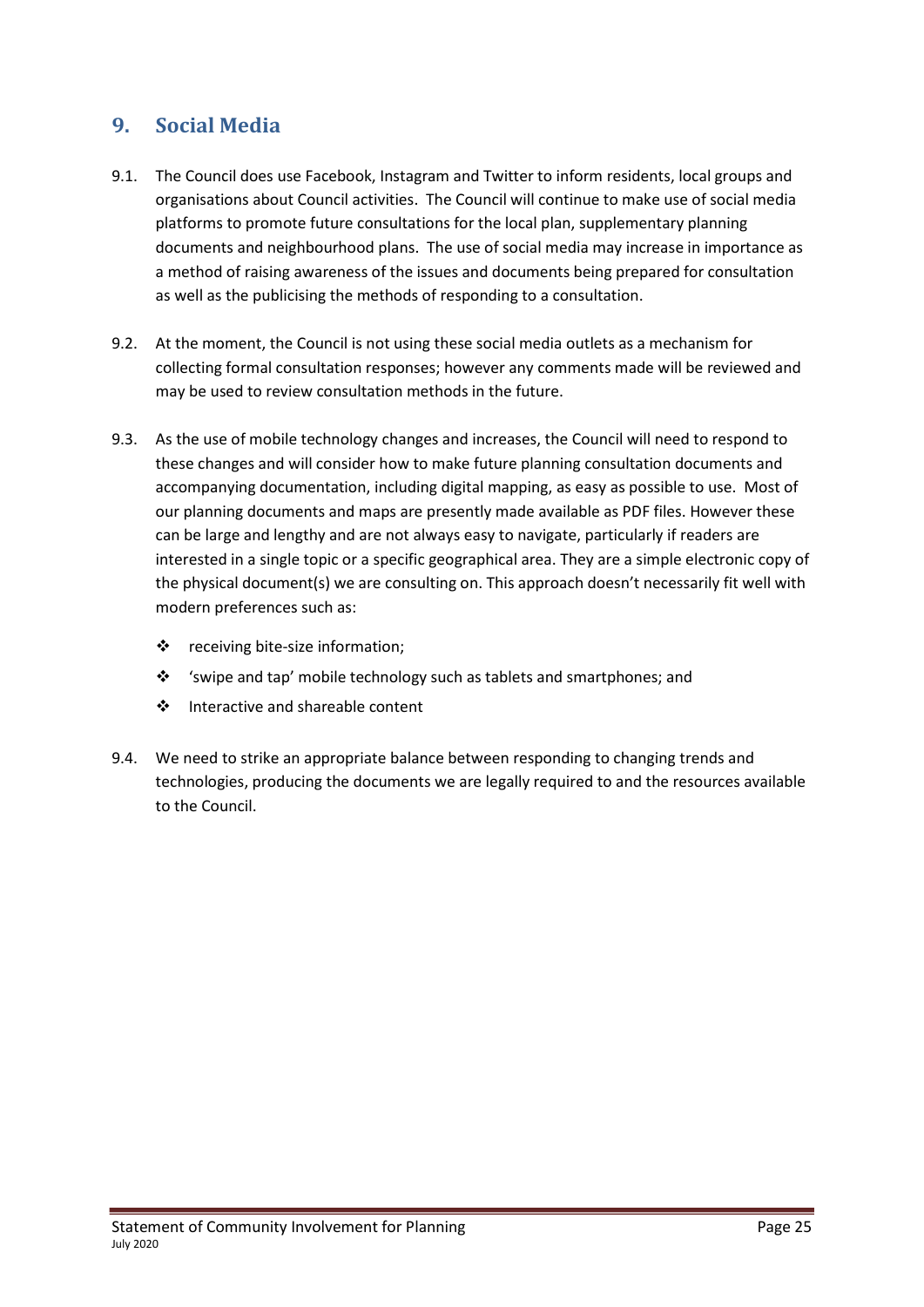## 10. NHDC Resource Availability

- 10.1. The SCI is based on a realistic assessment of the likely resources available to the council in the foreseeable future. The council does not have either the staff or the financial resources to undertake large scale community and stakeholder events without impacting upon our ability to deliver important day‐to‐day services. The SCI sets out how the council will undertake a programme of consultation which is achievable and realistic but which will not raise expectations. In order to make the best uses of resources, the council will endeavour to combine local plan consultations with other consultations for council initiatives where this is appropriate and timely.
- 10.2. The council will be responsible for making the appropriate resources available to implement the consultation methods set out in this SCI. It is envisaged that the proposed consultation measures can be met in house.
- 10.3. The Service Director Regulatory will be responsible for managing the overall consultation process and its implementation will be the responsibility of the Strategic Planning or the Strategic Infrastructure and Projects Teams.
- 10.4. Public consultation in relation to planning applications will be the responsibility of the council's Planning Control and Conservation Manager.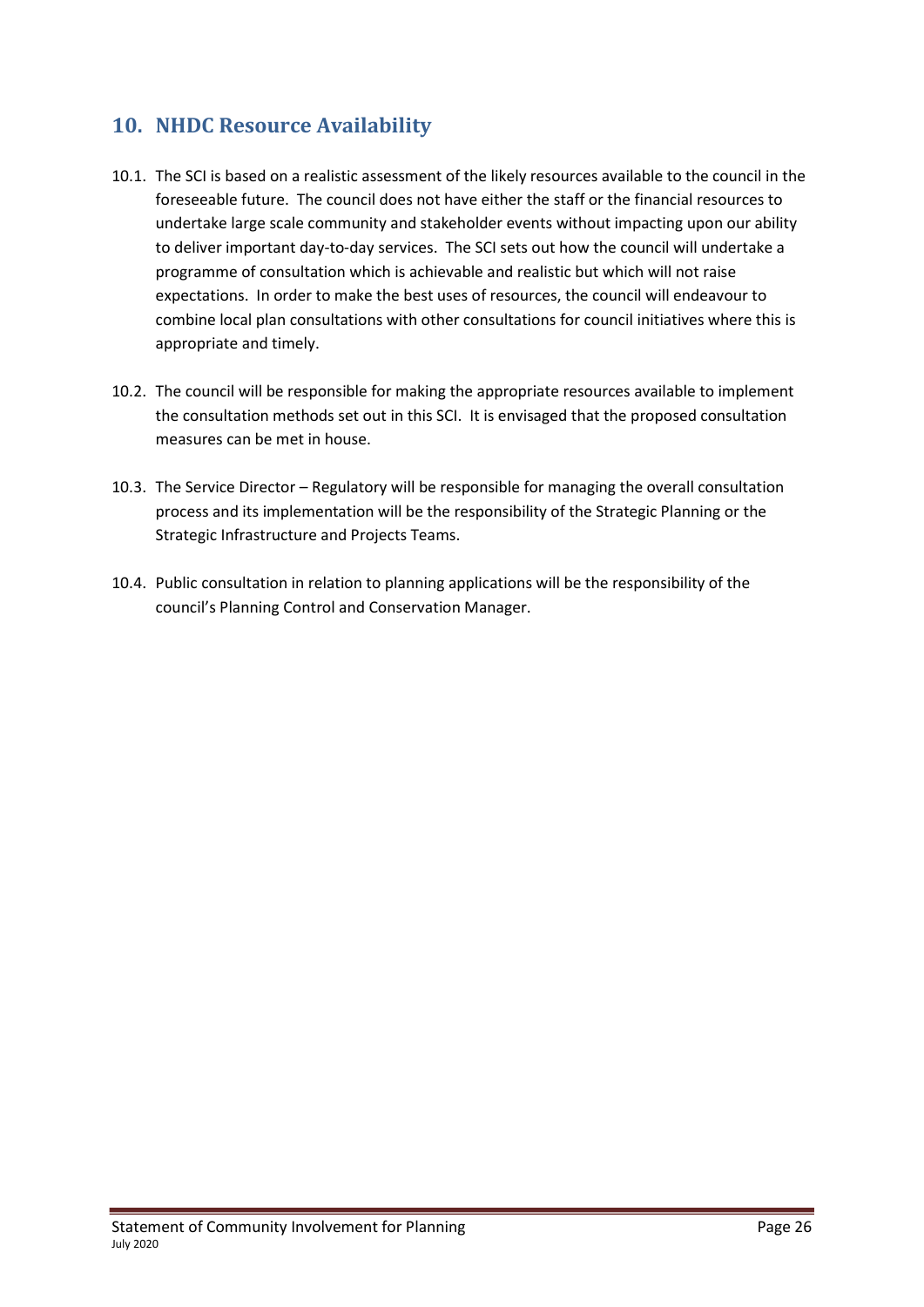## 11. Reviewing the SCI

- 11.1. As required by the Town and Country Planning (Local Planning) (England) (Amendment) Regulations 2017, the SCI will be reviewed no later than five years after adoption.
- 11.2. However, there may be changes in national legislation, regulations or policies on the preparation of local plans, SPDs, SCIs and Neighbourhood Plans. These will be monitored and if there are any significant changes, the SCI might be subject to a more immediate review.
- 11.3. The SCI will also need to be compliant with any legal requirements for the processing of data or changes to anti‐discrimination laws and changes in NHDC policy.
- 11.4. The database of people and organisations will be kept up to date to comply with the General Data Protection Regulations 2016.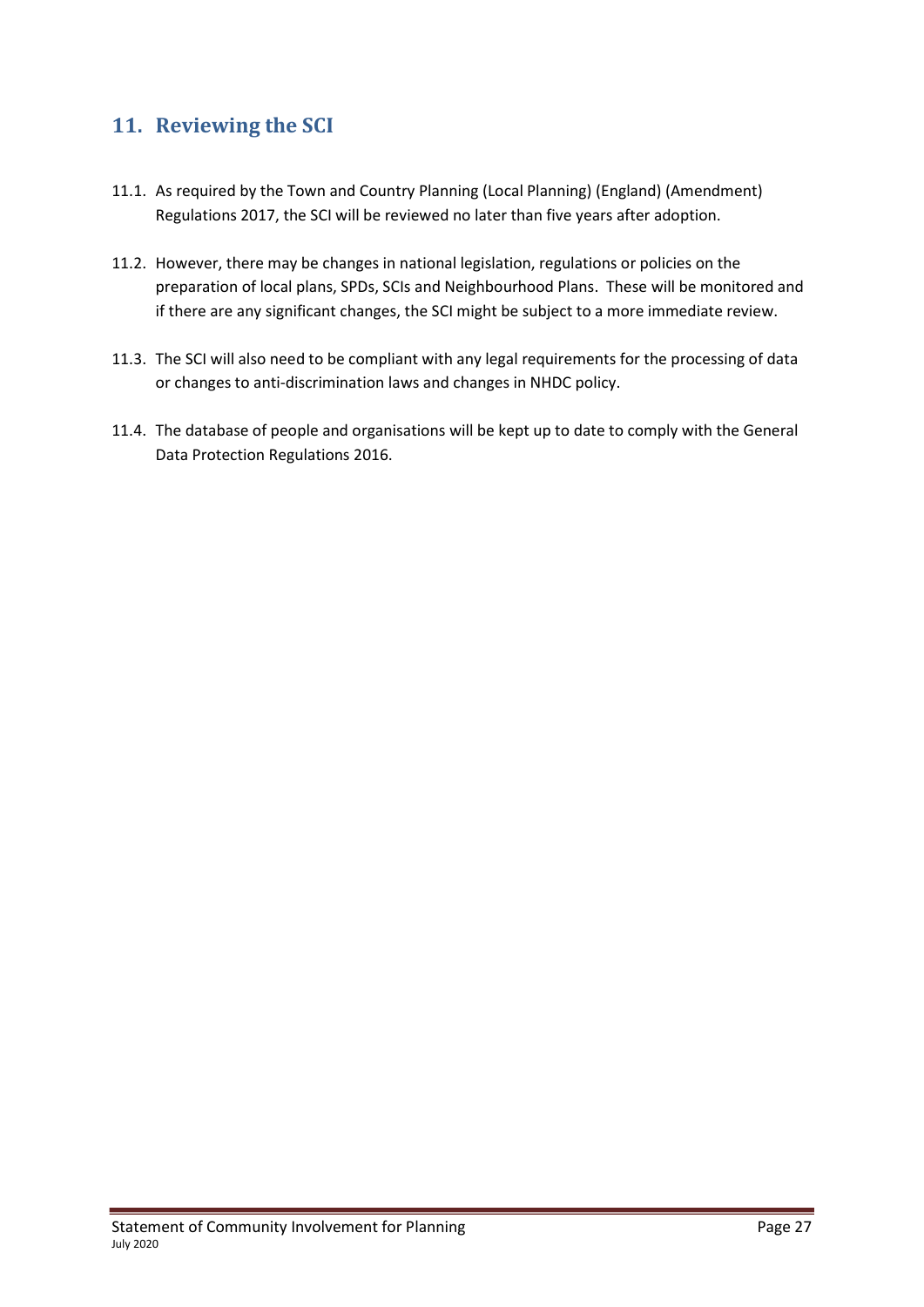# 12. Appendices

## Appendix 1 : Guidance for Neighbourhood Planning Groups

How NHDC will provide advice and support for neighbourhood planning groups

#### Getting Started

Before starting work on a neighbourhood plan, the District Council can help a Parish Council or prospective neighbourhood planning forum with advice and general information about neighbourhood planning.

Planning officers will meet representatives from a Parish Council or prospective neighbourhood forum who may be interested in preparing a neighbourhood plan to discuss the practicalities and requirements of neighbourhood planning.

## Designating a Neighbourhood Area

Where a Parish Council applies to designate a whole parish area as a neighbourhood planning area, the District Council will designate the neighbourhood planning area through a delegated decision, within four weeks of receipt of the application.

The Parish Council or neighbourhood forum will need to provide a signed letter and a map of the proposed neighbourhood planning area.

Where a proposed neighbourhood planning area includes two or more electoral wards, any decision to designate a neighbourhood planning area must be considered by Cabinet as a "key decision".

Where there is no Town or Parish Council, a neighbourhood forum must be established to guide neighbourhood planning for that area. Consultation on both a neighbourhood planning area and the composition of a neighbourhood forum must be undertaken before a decision can be made to designate a neighbourhood planning area and a neighbourhood forum. In this case the decision will be made by the Cabinet of NHDC.

Where Parish Councils decide to prepare a joint neighbourhood plan, the application to designate a neighbourhood planning area must be consulted on and a decision may be made by Cabinet as a "key decision".

The District Council can help in preparing the application by providing a map of the proposed neighbourhood planning area.

Where the District Council needs to undertake consultation for the designation of a neighbourhood planning area, this will be undertaken in accordance with the SCI.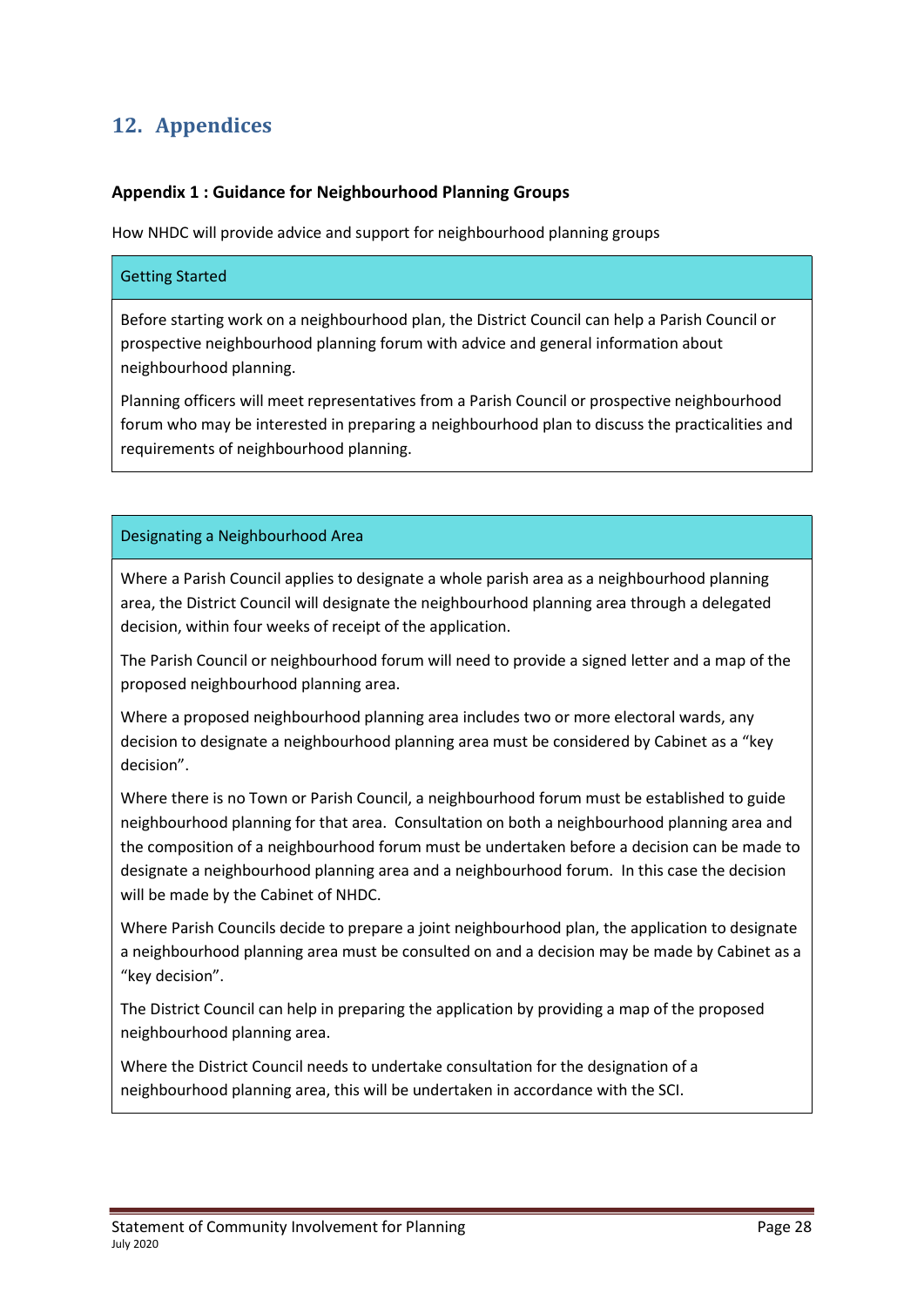#### Preparing the Plan and Evidence Base

During this stage of plan preparation, the District Council has a duty to support the preparation of neighbourhood plans. This could include advice on:

the saved Local Plan;

the emerging Local Plan, including policies and land allocations;

possible themes and topics for your neighbourhood plan.

This might include considering (but is not limited to) whether:

There is evidence to support certain types of housing being provided in your area – such as self‐build, affordable housing or accommodation suitable for older people;

There are important facilities or areas for play and recreation that would benefit from policies to protect them;

There are particular local design characteristics which should influence any new development;

Important historic features (heritage assets) should be identified;

useful evidence for your neighbourhood planning policies;

the legal requirements that have to be met;

consulting the local community;

providing maps where appropriate;

consultation methods and contact details for statutory consultees; and

how to write the policies in your plan.

This list is not exhaustive, however assistance will be limited to resources available at any given time. If you have a detailed project plan in place, it will be easier to identify when you might need assistance from the District Council.

Whilst the District Council has a duty to support neighbourhood planning, this does not extend to financial assistance. There are other sources of funding available to neighbourhood planning groups which the District Council will be able to advise on.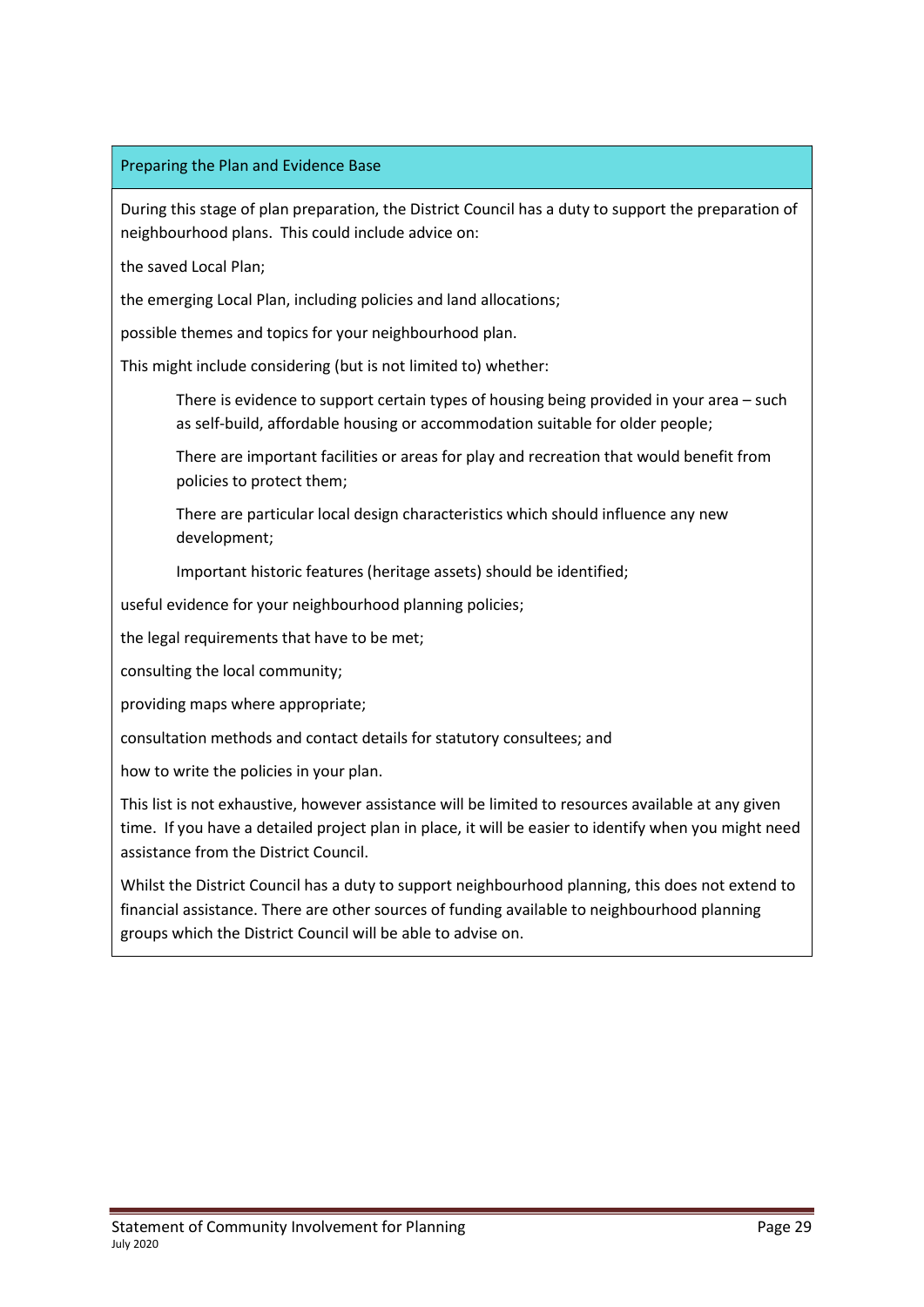Strategic Environmental Assessment (SEA), Environmental Impact Assessment (EIA) and Habitat Regulation Assessment (HRA)

There is a requirement that neighbourhood plans carry out a SEA and HRA screening to ensure that:

The emerging neighbourhood plan provides a high level of protection of the environment (SEA); and

The emerging neighbourhood plan protects and improves Europe's most protected species and habitats (HRA).

The District Council has published a template for both the SEA and the HRA to be used by neighbourhood planning groups as they prepare their draft neighbourhood plans. These templates are available on the website.

Where a full SEA or Sustainability Appraisal might be required, the District Council can advise on further sources of assistance.

## Pre‐Submission consultation and preparing the plan for submission

The pre‐submission consultation for a neighbourhood plan is the responsibility of the Parish Council or qualifying body. There is help and advice available to groups preparing neighbourhood plans through Locality and it is possible to pay for a health check to be undertaken on the pre‐ submission neighbourhood plan.

The District Council can offer advice about the consultation and can assist by providing contact details for statutory consultees.

The District Council will provide formal detailed comments on the neighbourhood plan as part of this consultation.

## Preparing your neighbourhood plan for submission

In submitting a neighbourhood plan to the District Council, there are a number of documents which are required:

The neighbourhood plan;

A consultation statement;

A statement which sets out how the plan fulfils the "basic conditions";

SEA Screening Determination or Strategic Environmental Assessment; and

A map (or statement) which identifies the area to which the plan relates.

To assist the District Council to undertake public consultation on the neighbourhood plan, neighbourhood planning groups are encouraged to submit PDF versions of the documents and a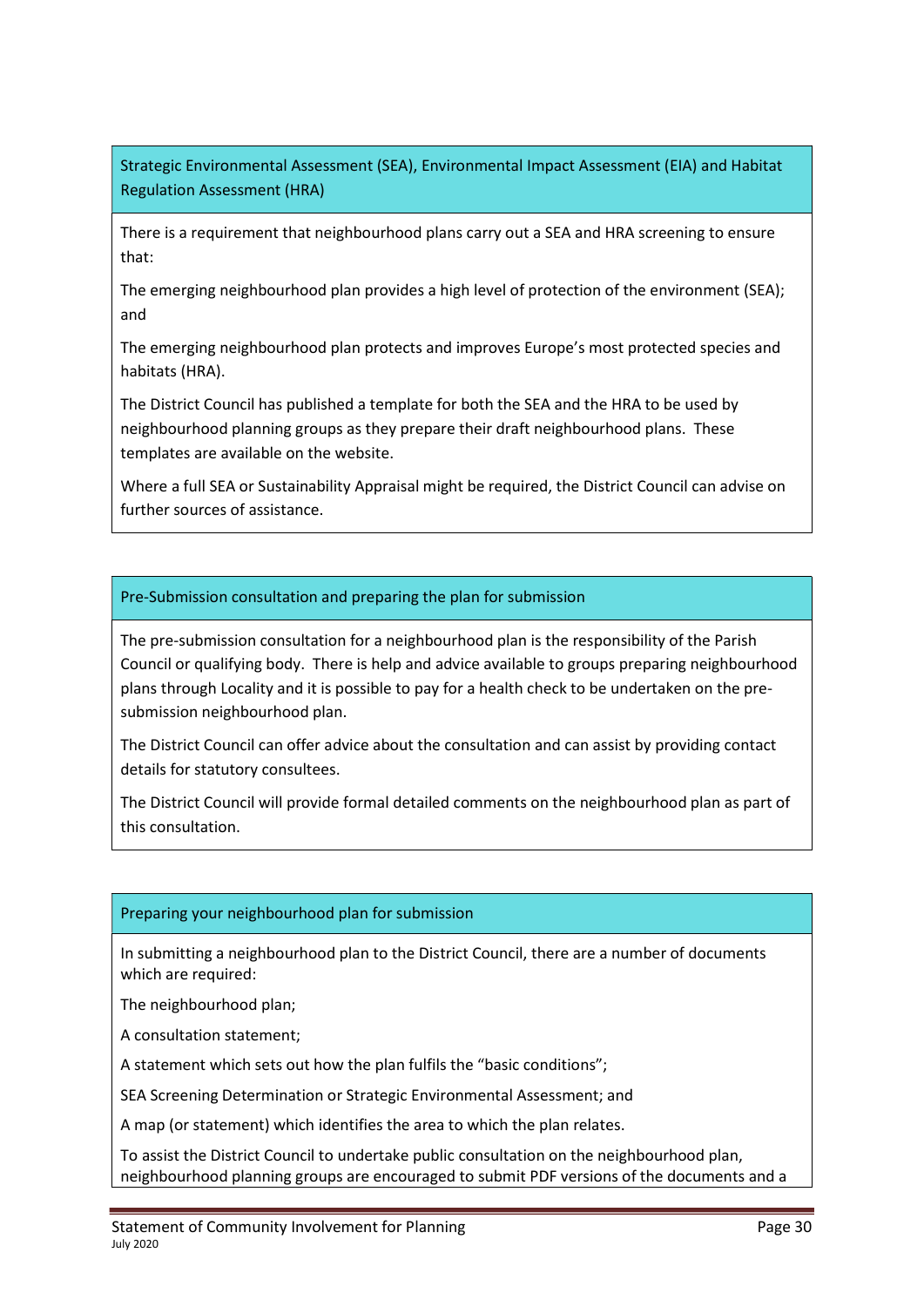copy of the neighbourhood plan in Word where any photographs have been deleted, the policies are clearly marked and with as few tables as possible.

#### Submission of the neighbourhood plan for public examination

Once the Parish Council or the qualifying body has submitted the neighbourhood plan, the District Council will check that all the documentation required is submitted with the neighbourhood plan and prepare a delegated decision report before consultation can take place. Where a neighbourhood planning area includes two or more electoral wards, this decision must be made by Cabinet.

The District Council will normally set up the consultation within four weeks of receiving the submission documents. Comments received will be processed by the District Council and will be made available on the Council's website within 4 weeks of the end of the consultation period.

## Independent examination of the neighbourhood plan

The District Council will approach suitable and available examiners at the end of the consultation period, once all the representations have been confirmed to request the details of suitable and available examiners. These will be considered by both the District Council and the Parish Council and an appointment made by the District Council. The Council presently procures and pays for the independent examiner.

The District Council currently uses the Neighbourhood Planning Independent Examiner Referral Service (NPIERS) for neighbourhood planning examiners. NPIERS provides access to expert, impartial examiners at a fixed cost. The cost of using this service will be kept under review. The District Council will ensure that the independent examiner receives all the relevant documentation for the examination.

If the examiner decides that an exploratory meeting or a hearing session is necessary, the District Council will make the appropriate arrangements in consultation with the Qualifying Body and the examiner.

Following the examination, the examiner will send a report to the District Council and the qualifying body. The District Council will liaise with the qualifying body over any issues or proposed modifications raised by the examiner.

If the examiner has recommended that the neighbourhood plan can proceed to a referendum, the District Council will prepare a report for Cabinet to authorise the preparations for the referendum.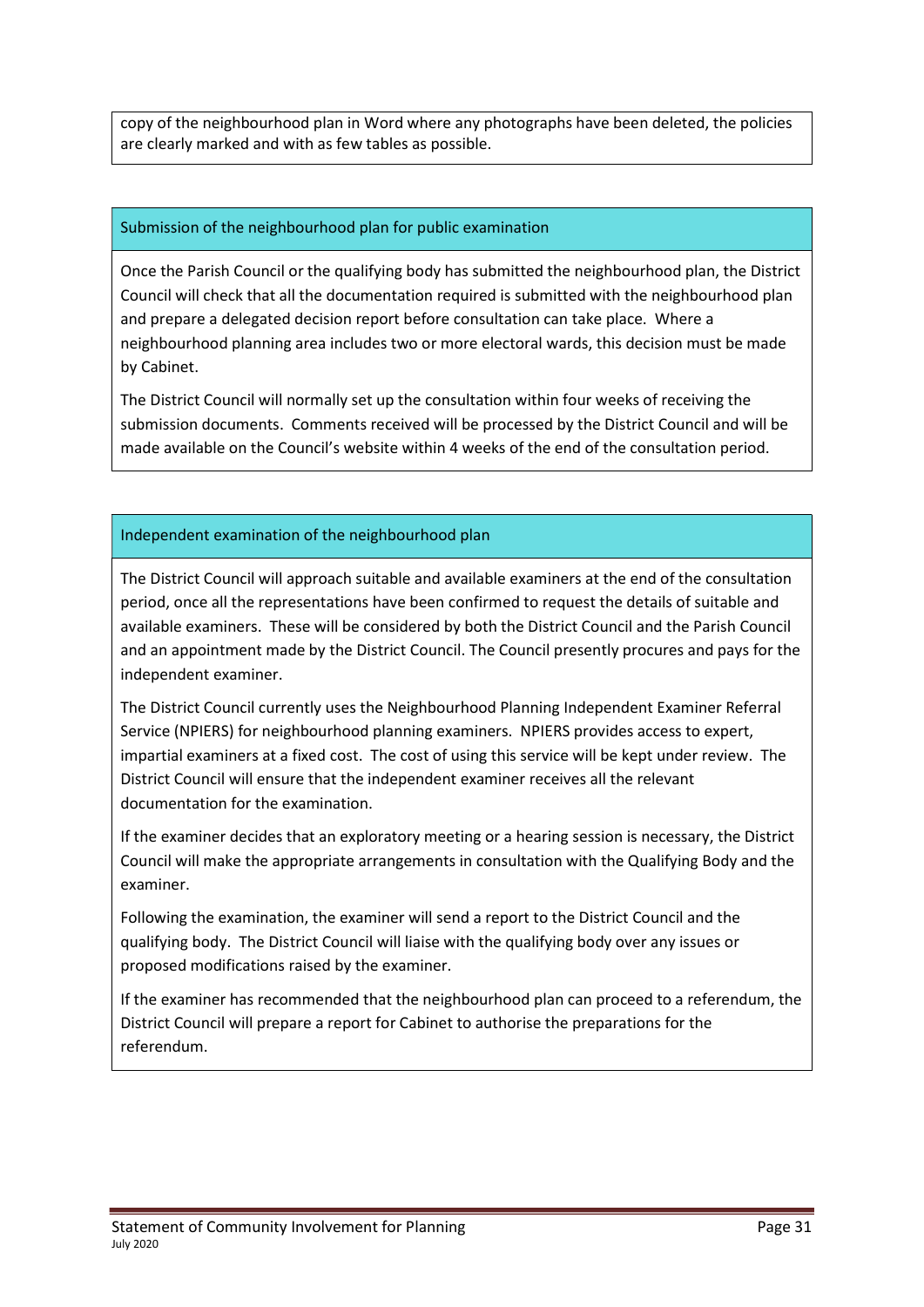## Public referendum and adoption

Where the outcome of a neighbourhood plan examination is successful, NHDC will prepare a report for Cabinet to approve any proposed modifications that have been put forward and to authorise the Counting Officer to prepare and undertake a referendum.

The organisation and publicity for the referendum will be undertaken by the Electoral Services Team.

Subject to a successful referendum, the Neighbourhood Plan will normally be "made" by delegated decision and will become part of the statutory development plan.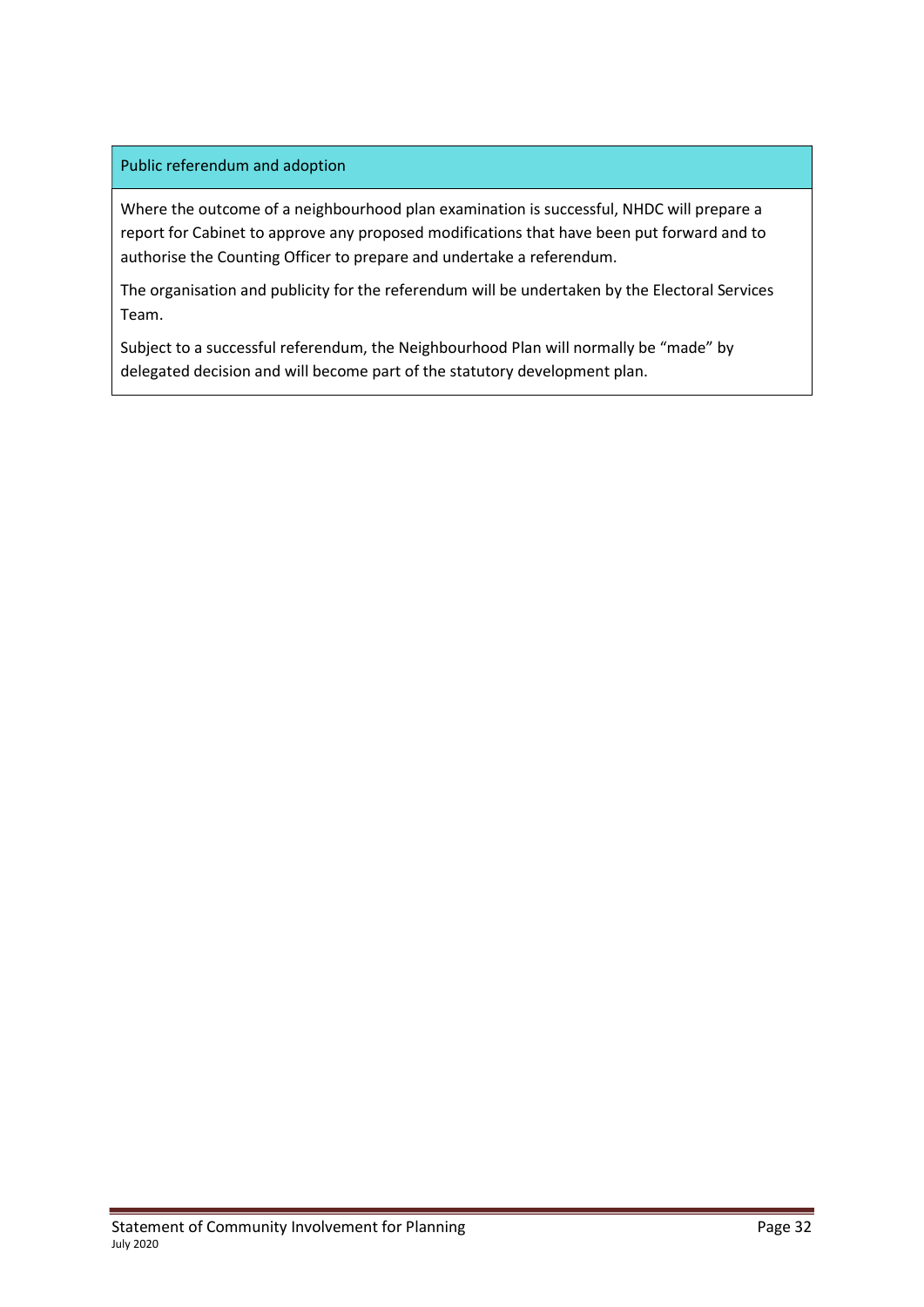## Appendix 2 : Specific and General Consultation Bodies

In the Town and Country Planning (Local Planning)(England) Regulations 2012 "general consultation bodies" means the following

- a) voluntary bodies some or all of whose activities benefit any part of the local planning authority's area,
- b) bodies which represent the interests of different racial, ethnic or national groups in the local planning authority's area,
- c) bodies which represent the interests of different religious groups in the local planning authority's area,
- d) bodies which represent the interests of disabled persons in the local planning authority's area,
- e) bodies which represent the interests of persons carrying on business in the local planning authority's area;

"specific consultation bodies" means the following—

- (a) the Coal Authority,
- (b) the Environment Agency,
- (c) the Historic Buildings and Monuments Commission for England (known as English Heritage),
- (d) the Marine Management Organisation,
- (e) Natural England,
- (f) Network Rail Infrastructure Limited (company number 2904587),
- (g) the Highways Agency,
- (h) a relevant authority any part of whose area is in or adjoins the local planning authority's area,
- (i) any person—

(i) to whom the electronic communications code applies by virtue of a direction given under section 106(3)(a) of the Communications Act 2003, and

(ii) who owns or controls electronic communications apparatus situated in any part of the local planning authority's area,

(j) if it exercises functions in any part of the local planning authority's area—

(i) a Primary Care Trust established under section 18 of the National Health Service Act 2006 or continued in existence by virtue of that section;

(ii) a person to whom a licence has been granted under section 6(1)(b) or (c) of the Electricity Act 1989;

(iii) a person to whom a licence has been granted under section 7(2) of the Gas Act 1986;

(iv) a sewerage undertaker; and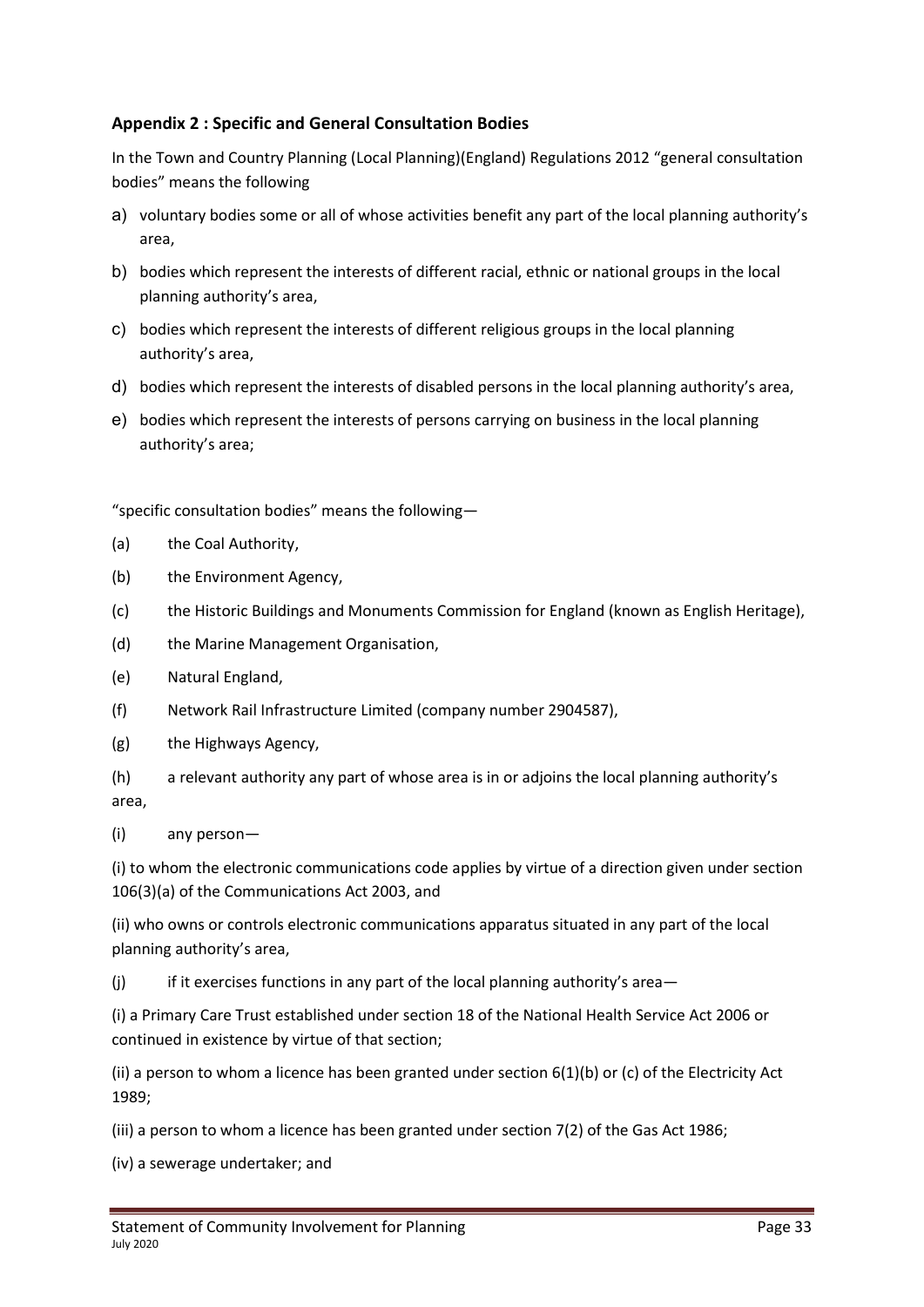(v) a water undertaker;

- (k) the Homes and Communities Agency; and
- (l) where the local planning authority are a London borough council, the Mayor of London;

Extract from the Town and Country Planning (Local Planning)(England) Regulations 2012